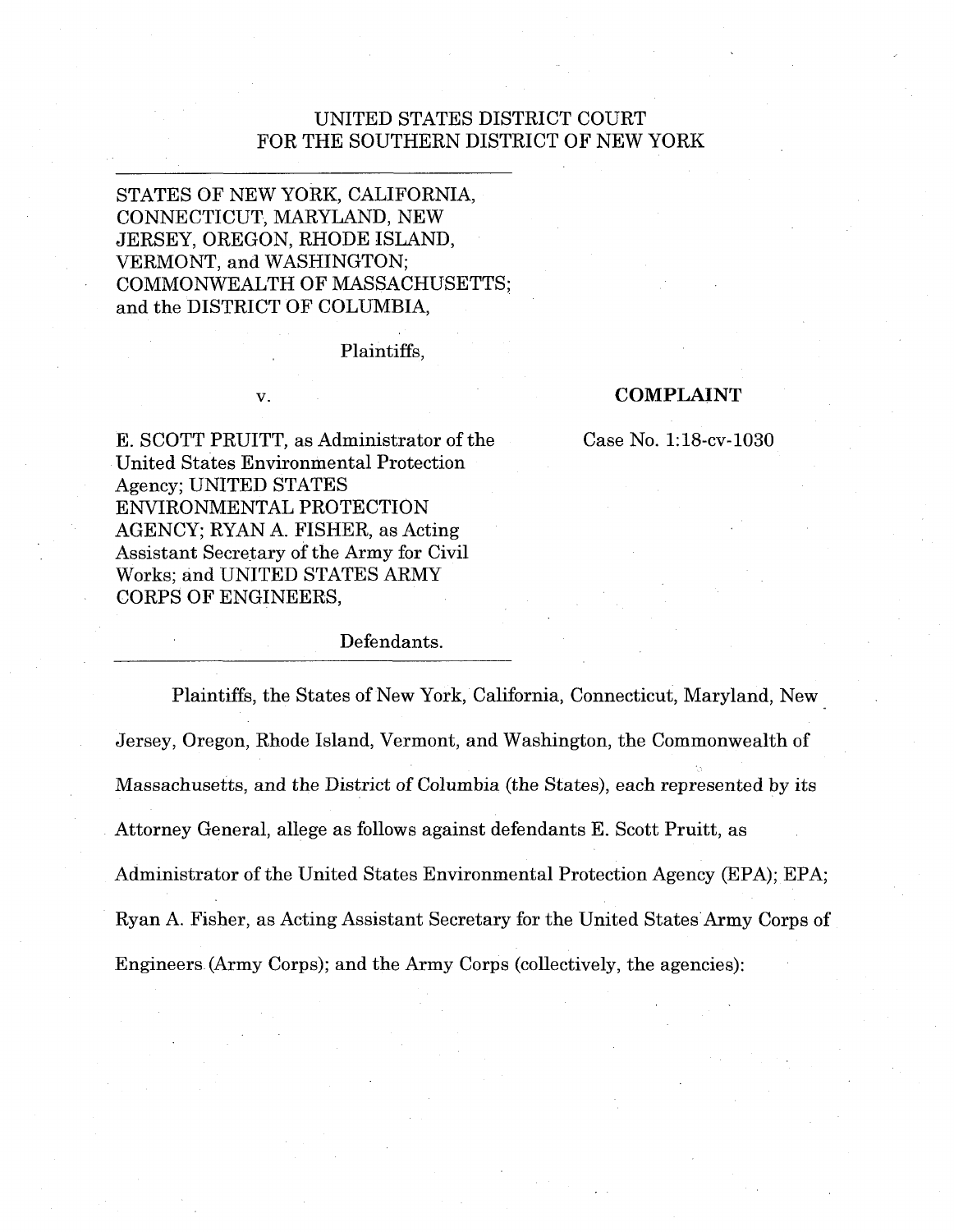#### **INTRODUCTION**

1. In 2015, following a multi-year comment process and extensive scientific analysis, the agencies promulgated the Clean Water Rule to clarify which waters are protected by the Clean Water Act (CWA or Act), streamline and strengthen enforcement of antipollution laws, and protect the health and safety of this country's natural resources and drinking water supply.

2. The agencies have now suspended the Clean Water Rule—without consideration of the extensive scientific record that supported it or the environmental and public health consequences of doing so—by adding a new "applicability date" that delays the rule's applicability for two years and reinstates the definition of "waters of the United States" from the 1980s (Suspension Rule).

3. Reverting to the definition that pre-dated the 2015 Clean Water Rule is a wholesale, substantive redefinition of "waters of the United States" under the Act. The agencies have undertaken this redefinition with inadequate public notice and opportunity for comment, insufficient record support, and outside their statutory authority, illegally suspending a rule that became effective more than two years ago. And the agencies have codified this expansive redefinition under the guise of merely "preserving the status quo."

4. Accordingly, the States seek a declaration that the Suspension Rule is unlawful and an order vacating it.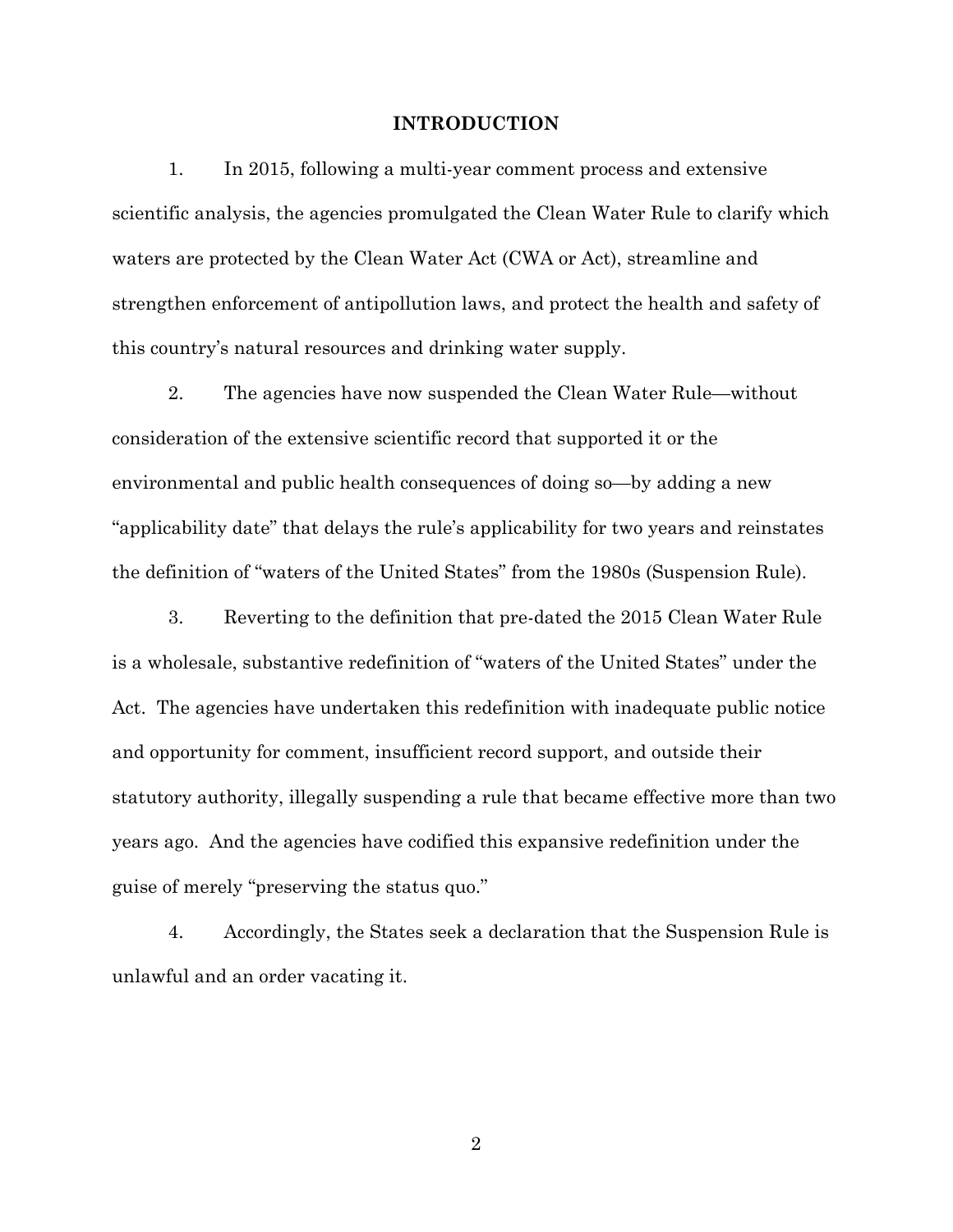#### **NATURE OF THE ACTION**

5. On February 6, 2018, the agencies issued the Suspension Rule, effectively repealing the agencies' 2015 Clean Water Rule by suspending the applicability of the Clean Water Rule for two years and replacing it with preexisting regulations. *Definition of "Waters of the United States"—Addition of an Applicability Date to 2015 Clean Water Rule,* 83 Fed. Reg. 5200 (Feb. 6, 2018) (Suspension Rule). The agencies promulgated the Suspension Rule in violation of the Administrative Procedure Act, 5 U.S.C. § 551 *et seq.* (APA) by failing to provide an opportunity for the States and general public to comment on the merits of either the Clean Water Rule or the preexisting regulations replacing it, by failing to consider the merits of either the Clean Water Rule or the preexisting regulations, and by failing to consider the substantive environmental and public health effects of their actions.

6. The CWA prohibits the discharge of pollutants, including dredged or fill material, into "the waters of the United States" unless authorized by a permit issued by EPA or the Army Corps. 33 U.S.C. §§ 1311(a), 1342, 1344, 1362(6),(12), 1362(7).

7. The Clean Water Rule, which took effect on August 28, 2015, defined "waters of the United States" to include both navigable waters and waters that impact the chemical, physical and biological integrity of navigable waters. *Clean Water Rule: Definition of "Waters of the United States,"* 80 Fed. Reg. 37,054 (June 29, 2015). The definition was intended to address ambiguities in preexisting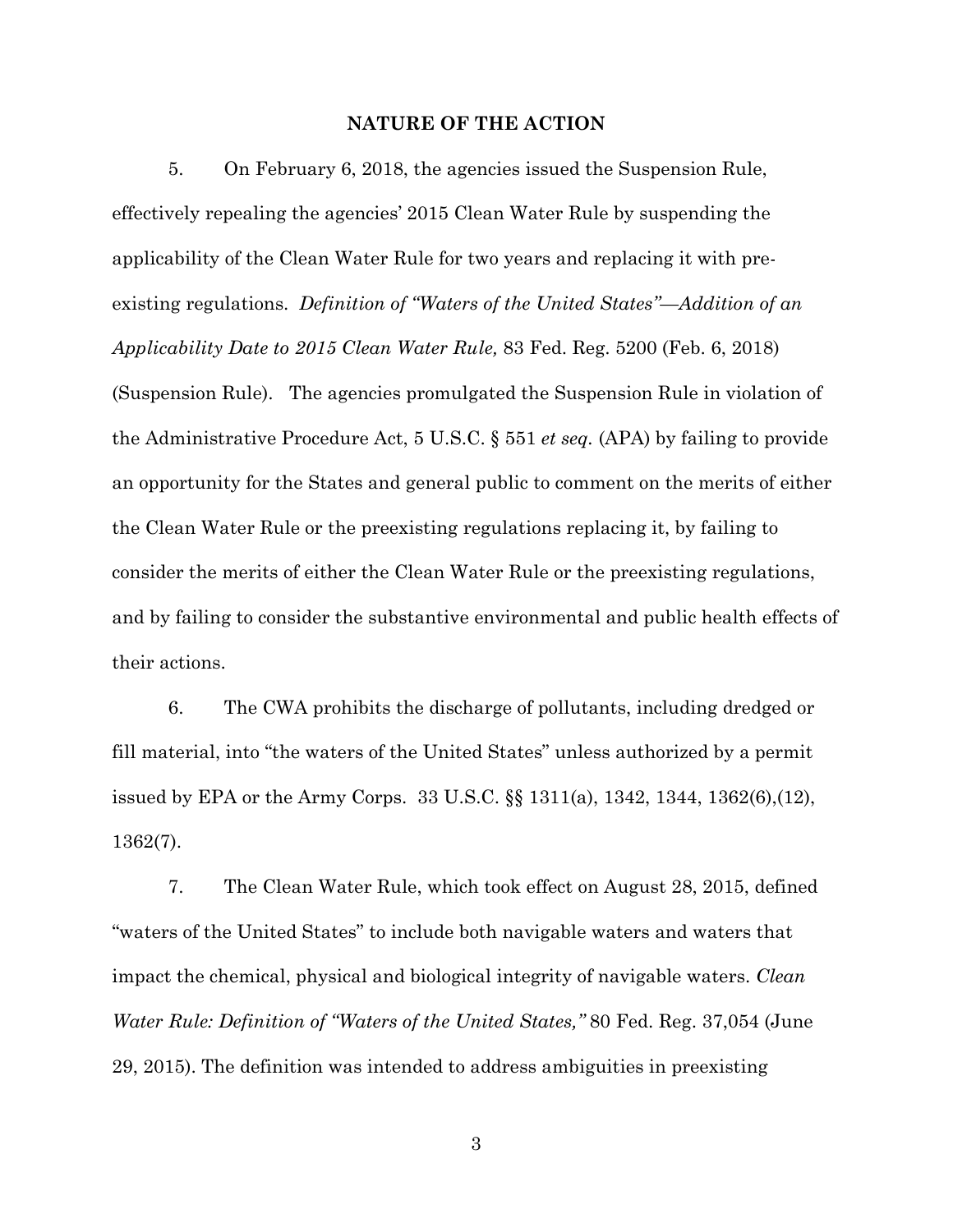regulations (1980s regulations) by establishing a "clearer, more consistent, and easily implementable" definition of protected waters, thus reducing the need for burdensome, case-specific jurisdictional determinations. *Id.* at 37,054, 37,056-57.

8. The definition of waters of the United States is of fundamental importance to achieving the Act's overarching objective "to restore and maintain the chemical, physical, and biological integrity of the Nation's waters," 33 U.S.C. §1251(a), because it establishes which waters are protected by the Act and are therefore subject to the Act's prohibition against discharges of pollutants, including dredge and fill material, without a permit.

9. The Clean Water Rule protected the States' environmental interests by strengthening and clarifying CWA protections of waters within the States' jurisdictions and by helping to ensure that polluted water from other states did not flow into their waters. The Suspension Rule harms the States' waters by limiting the Act's protections and by making implementation of the Act more difficult. The Suspension Rule also imposes economic burdens and costs upon the States and harms their proprietary interests.

10. The Clean Water Rule rests upon a massive factual record. It was developed with an extensive multi-year public outreach that elicited over one million public comments. 80 Fed. Reg. at 37,056-57. Consistent with the Act, the Clean Water Rule is based on the best peer-reviewed science and protects waters that if polluted are likely to have significant adverse impacts on the integrity of downstream waters.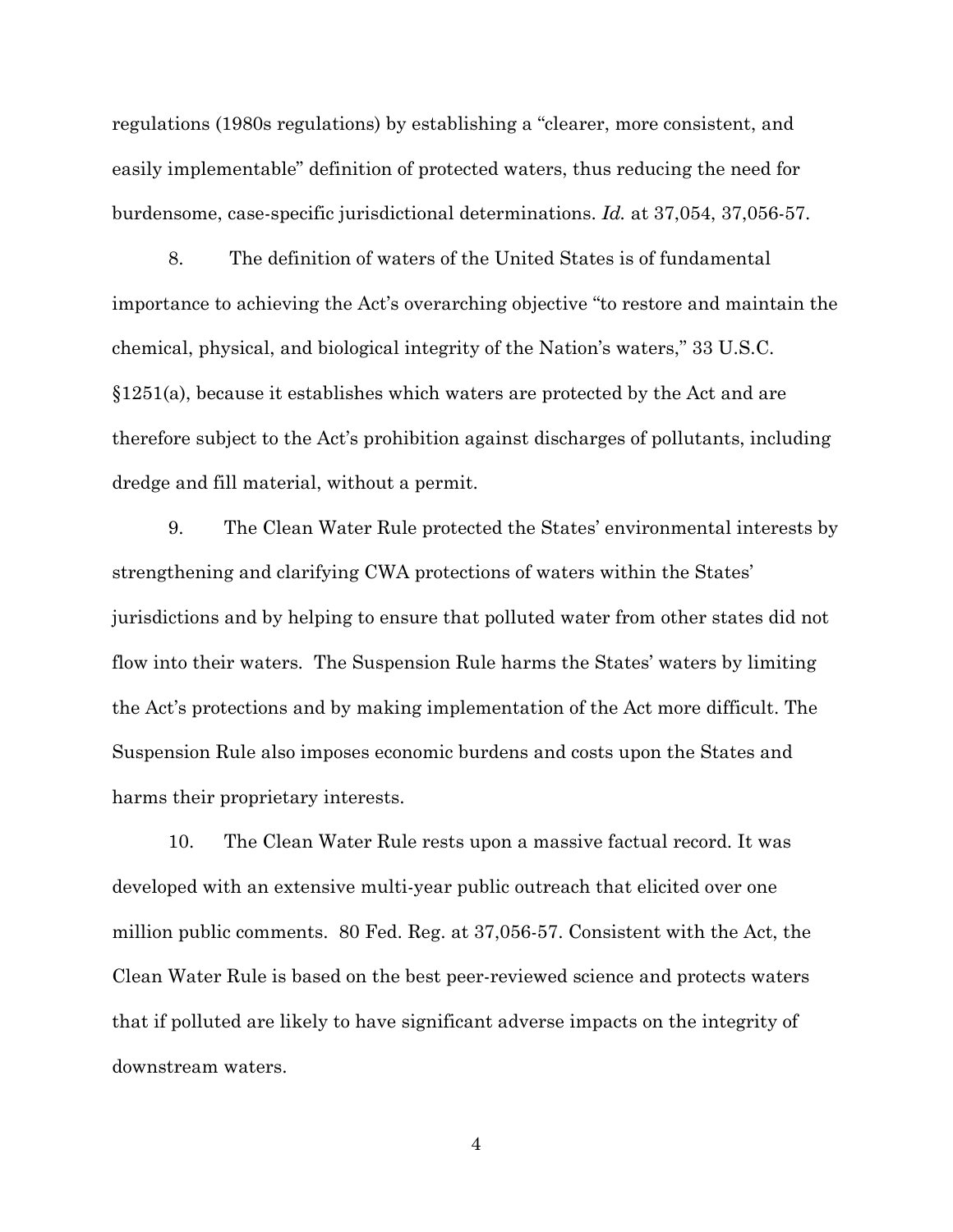11. The Suspension Rule adds an "applicability date" of February 6, 2020 to the Clean Water Rule, thus suspending the Clean Water Rule. *See* 83 Fed. Reg. at 5208. It replaces the Clean Water Rule with the 1980s regulations. *Id.* at 5201.

12. In promulgating the Suspension Rule, the agencies have violated the APA. The agencies' promulgation of the Suspension Rule exceeds the agencies' statutory jurisdiction, authority, and limitations, and is short of statutory right (5 U.S.C.  $\S$  706(2)(C)); violates the APA's procedural requirements (5 U.S.C. § 706(2)(D)); and is otherwise arbitrary, capricious, an abuse of discretion and not in accordance with law  $(5 \text{ U.S.C.} \S \text{ 706}(2)(\text{A}))$  because:

a) neither the CWA nor the APA, 5 U.S.C. § 705, authorized the agencies to suspend the Clean Water Rule for at least two years;

b) the agencies denied the public a meaningful opportunity to comment on the Suspension Rule by (i) instructing the public not to comment on the law and the facts justifying the Clean Water Rule or the 1980s regulations that replace it, and (ii) providing a comment period that was too short for an important and complex rule;

c) the agencies acted arbitrarily and capriciously and without a rational basis because (i) they failed to consider whether or how the Suspension Rule would meet the Act's objective of restoring and maintaining the integrity of the Nation's waters; (ii) they failed to consider the law and facts justifying the Clean Water Rule or its replacement with the 1980s regulations; (iii) they ignored or countermanded, without reasoned explanation, key factual and scientific findings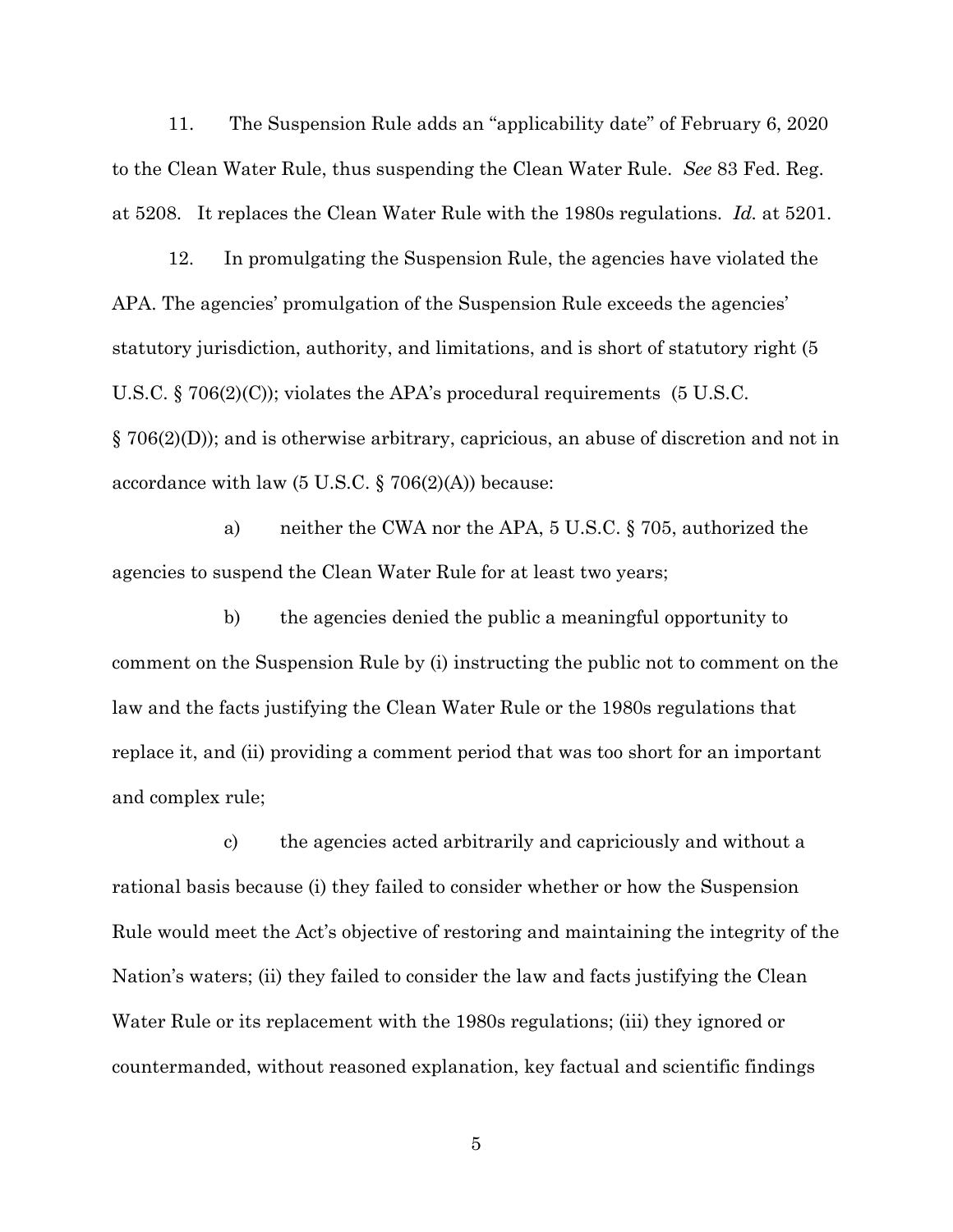that they themselves reached just a few years earlier when they promulgated the Clean Water Rule to replace the 1980s regulations; (iv) they failed to reasonably discuss or consider alternatives; and (v) they failed to articulate a rational explanation for the Suspension Rule.

# **JURISDICTION AND VENUE**

13. This action raises federal questions, and the Court has subject matter jurisdiction pursuant to 28 U.S.C. § 1331 and 5 U.S.C. § 702. The States seek declaratory and injunctive relief pursuant to 28 U.S.C. §§ 2201, 2202, and 5 U.S.C. § 701 *et seq*.

14. Venue is proper within this federal district, pursuant to 28 U.S.C. §§ 1391(b) and 1391(e), because plaintiff State of New York resides within the district and defendants reside or may be found there.

### **THE PARTIES**

15. Plaintiffs are sovereign states of the United States of America, except for the District of Columbia, which is a municipal corporation. Plaintiffs bring this action as *parens patriae* on behalf of their citizens and residents to protect public health, safety, welfare, their waters and environment, and their general economies. Each plaintiff also brings this action in its own sovereign and proprietary capacities.

16. Defendant E. Scott Pruitt is sued in his official capacity as Administrator of EPA.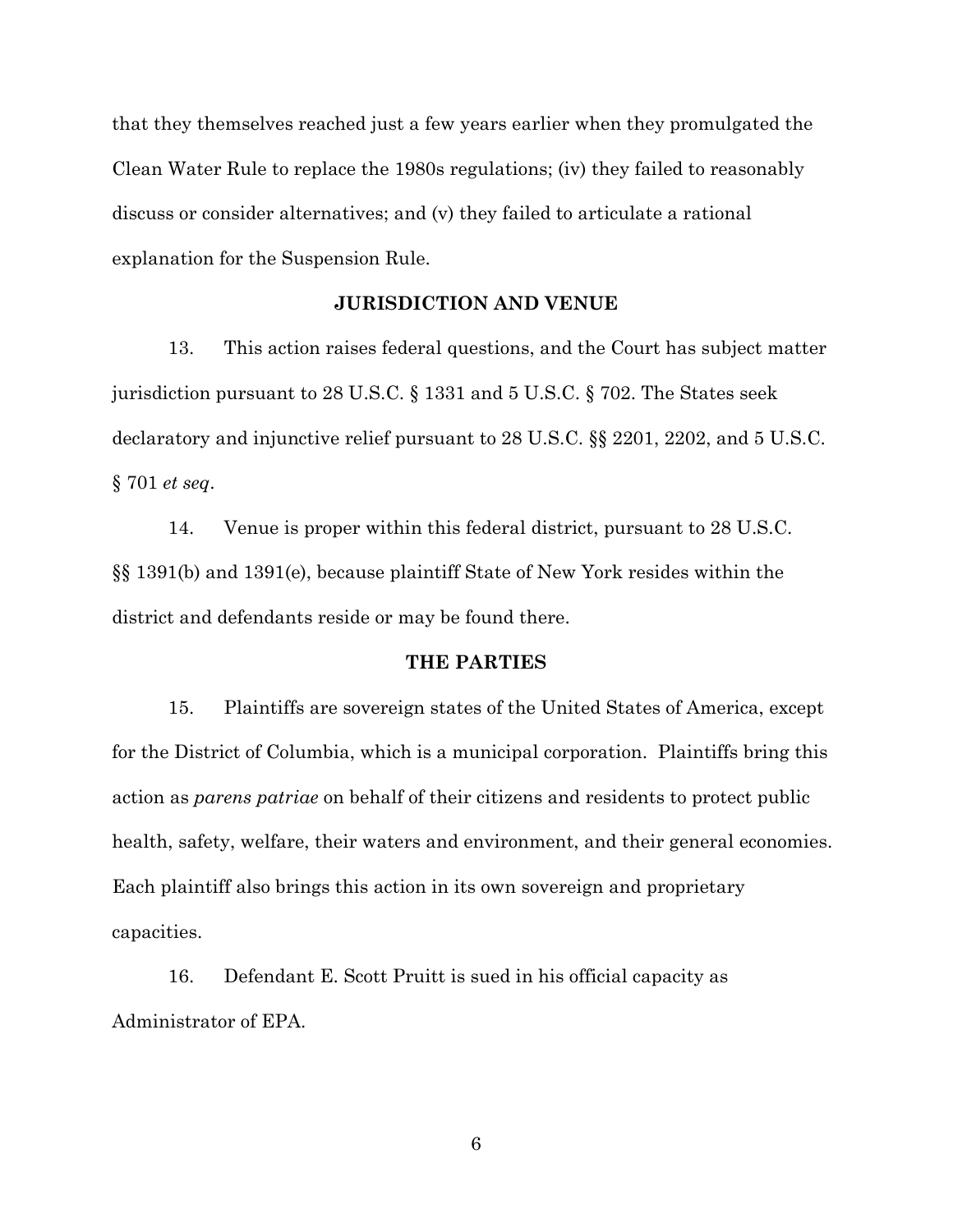17. Defendant EPA is the federal agency with primary regulatory authority under the CWA Act.

18. Defendant Ryan A. Fisher is sued in his official capacity as Acting Assistant Secretary of the Army for Civil Works within the Army Corps.

19. Defendant Army Corps has primary regulatory authority over the Act's Section 404 permit program for dredge and fill permits, codified at 33 U.S.C. § 1344.

# **STATUTORY AND REGULATORY FRAMEWORK**

## Suspension of a Final Regulation

20. Federal agencies may only act in accordance with specific statutory authority granted to them by Congress.

21. The CWA does not grant EPA or the Army Corps authority to suspend a final regulation.

### The Administrative Procedure Act

22. Federal agencies are required to comply with the APA's rulemaking requirements.

23. Under the APA, a federal agency must publish notice of a proposed rulemaking in the Federal Register and "shall give interested persons an opportunity to participate in the rule making through submission of written data, views, or arguments." 5 U.S.C. § 553(b), (c).

24. "[R]ule making" means "agency process for formulating, amending, or repealing a rule." *Id.* § 551(5).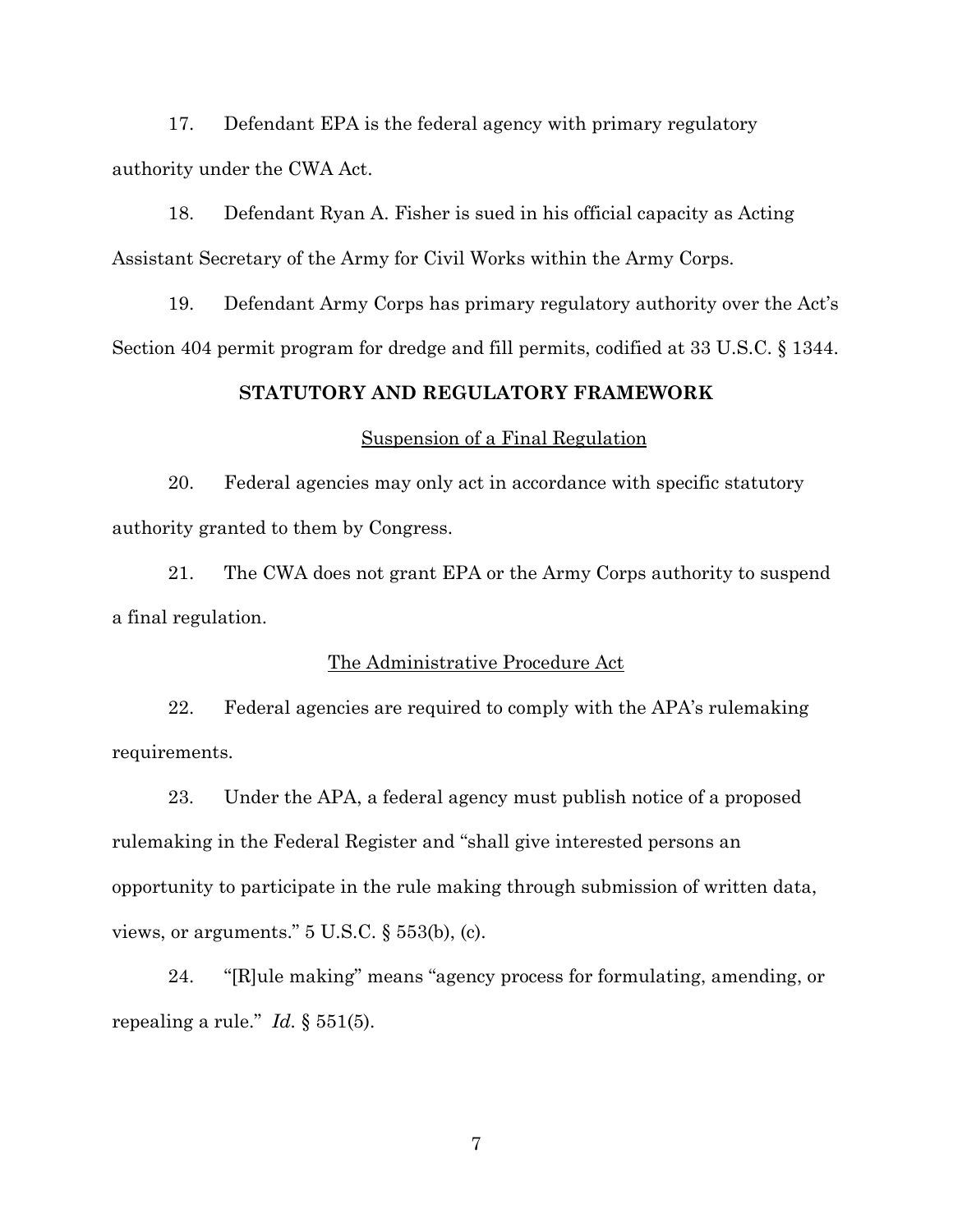25. The opportunity for public comment under  $5 \text{ U.S.C. } \S 553(c)$  must be meaningful, which means that the agency must allow comment on the relevant issues and provide adequate time for comment. A short comment period for an important and complex rule is insufficient.

26. An agency may only issue a rule after "consideration of the relevant matter presented" in public comments. 5 U.S.C. §§ 553(c).

27. An agency must publish a rule in the Federal Register "not less than 30 days before its effective date" except pursuant to certain exceptions, including good cause shown. 5 U.S.C § 553(d).

28. The APA does not authorize an agency to delay the effective date of a rule after the effective date has passed. *See* 5 U.S.C. § 705.

29. The APA does not require a rule to have an "applicability date."

30. The APA authorizes this Court to "hold unlawful and set aside agency, findings and conclusions" it finds to be "arbitrary, capricious, an abuse of discretion, or otherwise not in accordance with law." 5 U.S.C. § 706(2)(A).

31. The APA also authorizes this Court to "hold unlawful and set aside agency" rules adopted "without observation of procedure required by law." 5 U.S.C.  $§ 706(2)(D).$ 

#### The Clean Water Act

32. The Act's "objective . . . is to restore and maintain the chemical, physical, and biological integrity of the Nation's waters." 33 U.S.C. § 1251(a).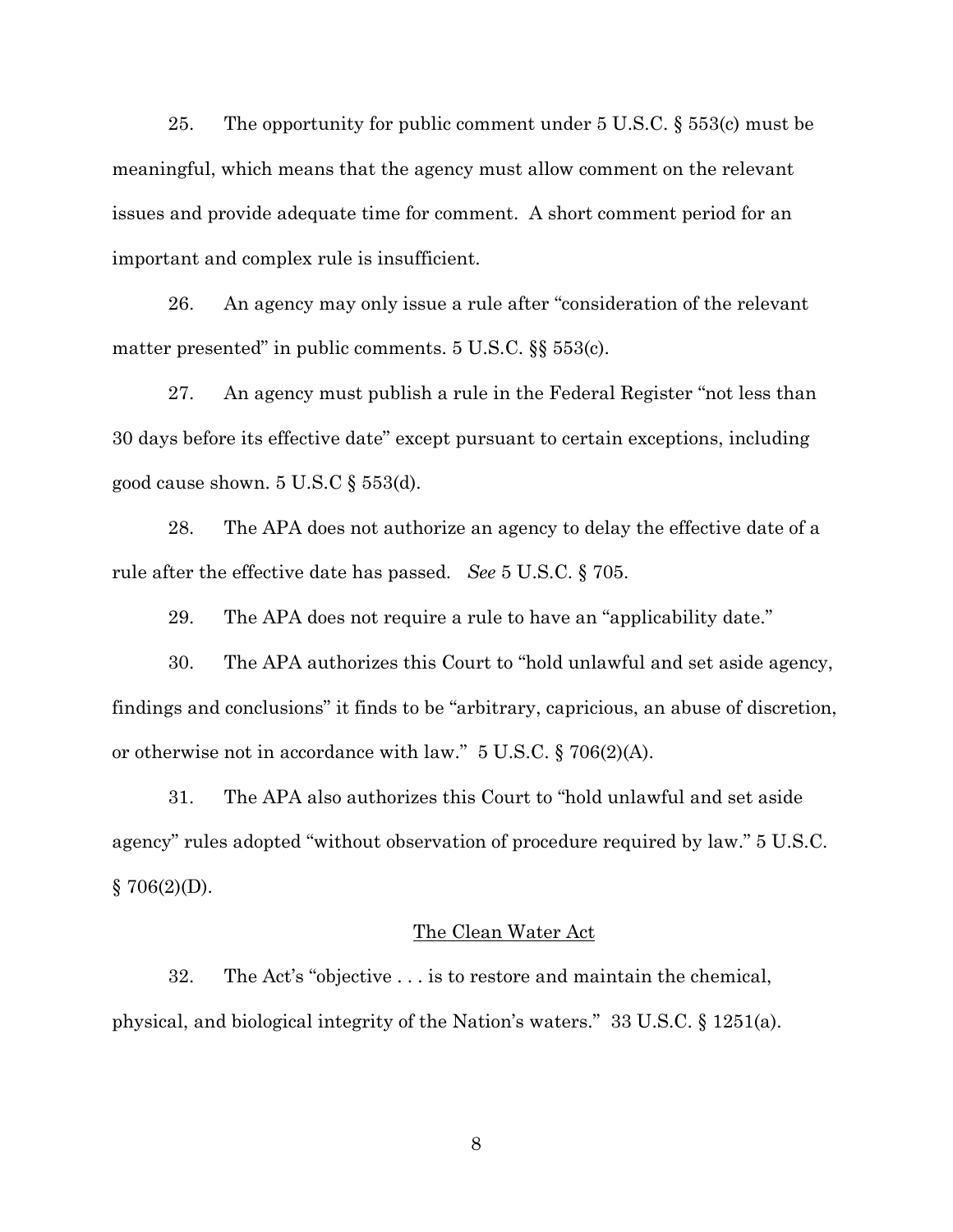33. The Act's central requirement is that pollutants, including dredged and fill materials, may not be discharged from point sources into "navigable waters" without a permit. *Id.* §§ 1311(a), 1342, 1344, 1362(12). "Navigable waters" are defined as "the waters of the United States, including the territorial seas." *Id*. §1362(7). The Act does not define "waters of the United States." Permits control pollution at its source, and discharges of pollutants, including dredged and fill materials, into waters of the United States are prohibited unless they are in compliance with permit requirements. *See id.* § 1311(a); S. Rep. No. 92-414 at 77  $(1972)$  ("I]t is essential that discharge of pollutants be controlled at the source.").

34. Permits for the discharge of dredged and fill materials into waters of the United States are issued by the Army Corps under Section 404 of the Act, unless a state is authorized by EPA to operate this permit program for discharges within its borders. 33 U.S.C. § 1344(a), (h). Permits for the discharge of other pollutants are issued by EPA under Section 402 of the Act, unless EPA authorizes a state to operate this permit program for such discharges within its borders. 33 U.S.C. § 1342(a), (b).

35. Before the CWA was amended in 1972 to require that point sources have permits, water pollution controls targeted the pollution in receiving water bodies without specifically regulating the pollution sources. That made it difficult for the agencies and states to take action against polluters. Without the permit program agencies had to "work backward from an overpolluted body of water to determine which point sources are responsible and which should be abated."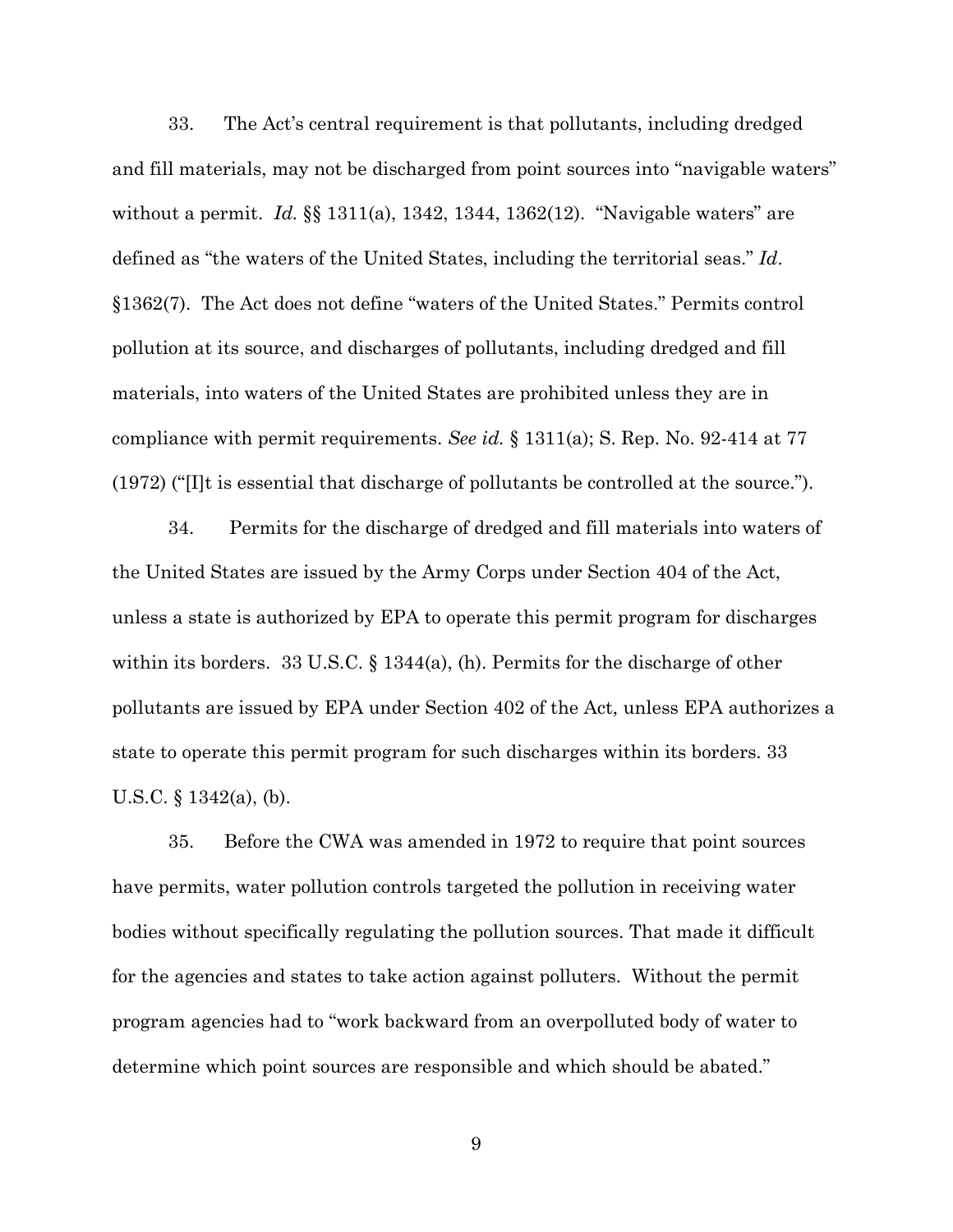*Environmental Protection Agency v. State Water Resources Control Bd*., 426 U.S. 200, 204 (1976).

36. The Act's permitting programs make enforcement simpler, only requiring proof that pollutants are discharged to a water of the United States from a point source in violation of a permit's terms (or without a permit).

37. The Act also establishes minimum pollution controls that are applicable nationwide, creating a uniform "national floor" of protective measures against water pollution. 33 U.S.C.*.* §§ 1344(h)(1), 1370. Under the CWA, states are free to rise above this nationwide floor by implementing their own more stringent controls. *See id.* § 1370(1).

38. Because many of the Nation's waters cross state boundaries, and it is difficult for downstream states to control pollution sources in upstream states, the Act's nationwide controls are crucial for protecting downstream states from pollution originating outside their borders. Without those nationwide controls, upstream states can impose less stringent standards on point sources in their states. Those less stringent controls would harm the environmental and proprietary interests of downstream states. In addition, downstream states would be at a competitive disadvantage if they must impose more stringent controls than upstream states to protect the downstream states' waters and safeguard public health and welfare.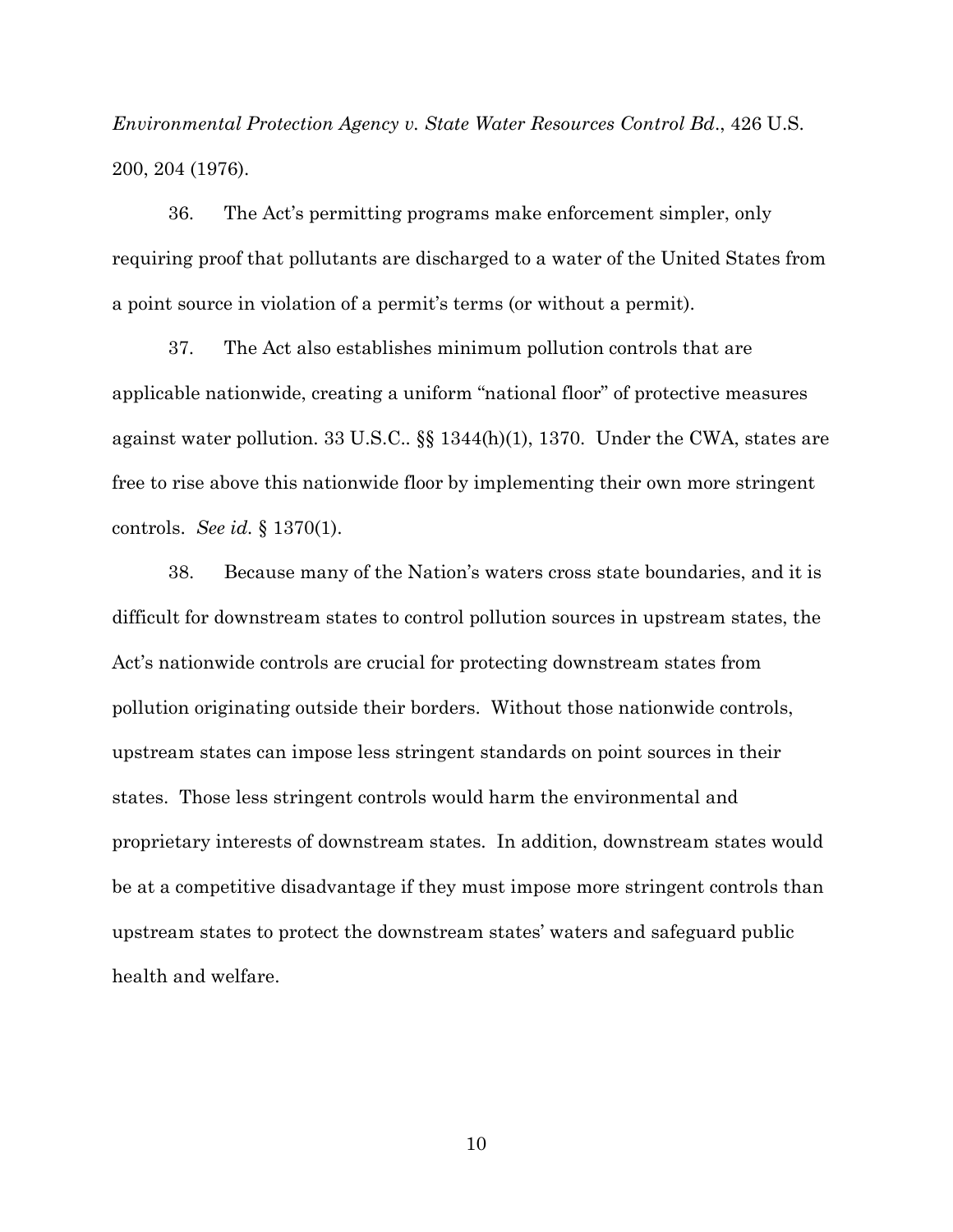#### The 1980s Regulations

39. The agencies have defined "the waters of the United States" through regulation.

40. In 1977, the Army Corps issued regulations defining "waters of the United States." 42 Fed. Reg. 37,144 (July 19, 1977). EPA promulgated a revised definition in 1980, 45 Fed. Reg. 85,336, 85,346 (Dec. 24, 1980), and the Army Corps promulgated the very same definition in 1982, 47 Fed. Reg. 31,794 (July 22, 1982).

41. The 1980s regulations defined the "waters of the United States" to cover (1) waters used or susceptible of use in interstate or foreign commerce (*i.e.*, for transportation by vessels), commonly referred to as navigable-in-fact or "traditionally navigable" waters, (2) interstate waters, (3) the territorial seas, and (4) impoundments of jurisdictional waters, as well as other waters having a nexus with interstate commerce.

42. The regulatory definition remained essentially unchanged until 2015, when the agencies promulgated the Clean Water Rule.

43. Stakeholders have long criticized the 1980s regulations, as applied by the agencies, for their lack of clarity and consistency. *See* 82 Fed. Reg. 34,899, 34,901; 80 Fed. Reg. at 37,054. The regulations resulted in many complex case-bycase determinations by the agencies throughout the country, and led to confusing and inconsistent interpretations by the agencies and the federal courts as to which waters are "waters of the United States," and therefore within the Act's protections.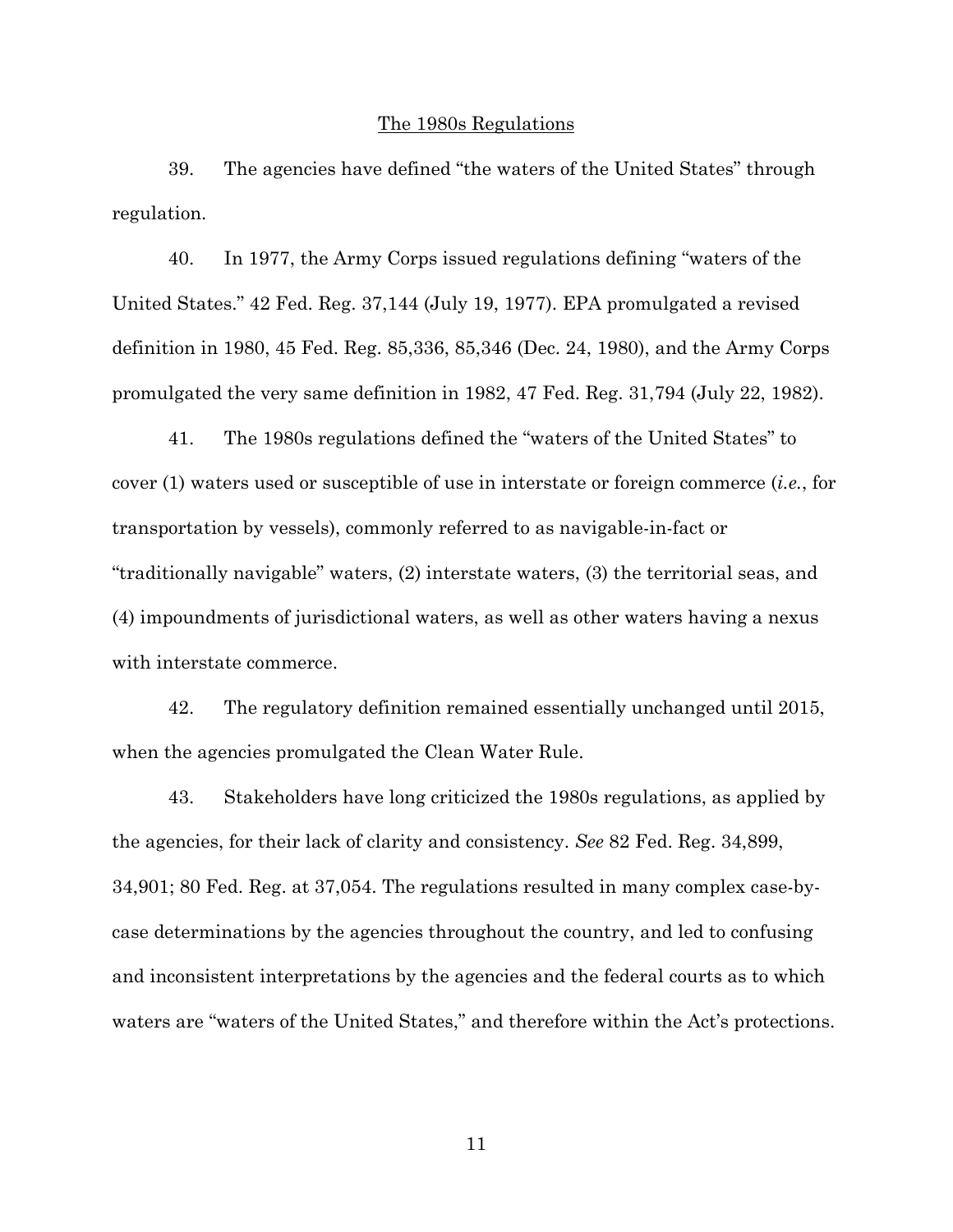44. The Supreme Court interpreted "waters of the United States" in *Rapanos v. United States*, 547 U.S. 715 (2006) (*Rapanos*), where a property owner challenged the Army Corps' determination that he improperly filled wetlands without a permit. Justice Scalia, writing for a plurality of the Court, defined waters covered by the statute to include relatively permanent, standing or continuously flowing bodies of water connected to traditional navigable waters (*i.e.*, navigable-infact waters), as well as wetlands with a continuous surface connection to traditional navigable waters. 547 U.S. at 739. Justice Kennedy's concurring opinion set forth the "significant nexus" standard: if a wetland or water significantly affects the integrity of other waters "more readily understood as 'navigable,'" it is protected by the Act. *Id.* at 780.

45. After *Rapanos*, the lower federal courts continued to grapple with how to apply the 1980s regulations.

#### **THE CLEAN WATER RULE**

46. To remedy the ambiguity of the 1980s regulations, the agencies promulgated the Clean Water Rule, which defined "waters of the United States" under the Act based on "the text of the statute, Supreme Court decisions, the best available peer-reviewed science, public input, and the agencies' technical expertise and experience." 80 Fed. Reg. at 37,055. The Clean Water Rule became effective on August 28, 2015. *Id.* at 37,054.

47. When the agencies promulgated the Clean Water Rule, they found that the 1980s regulations: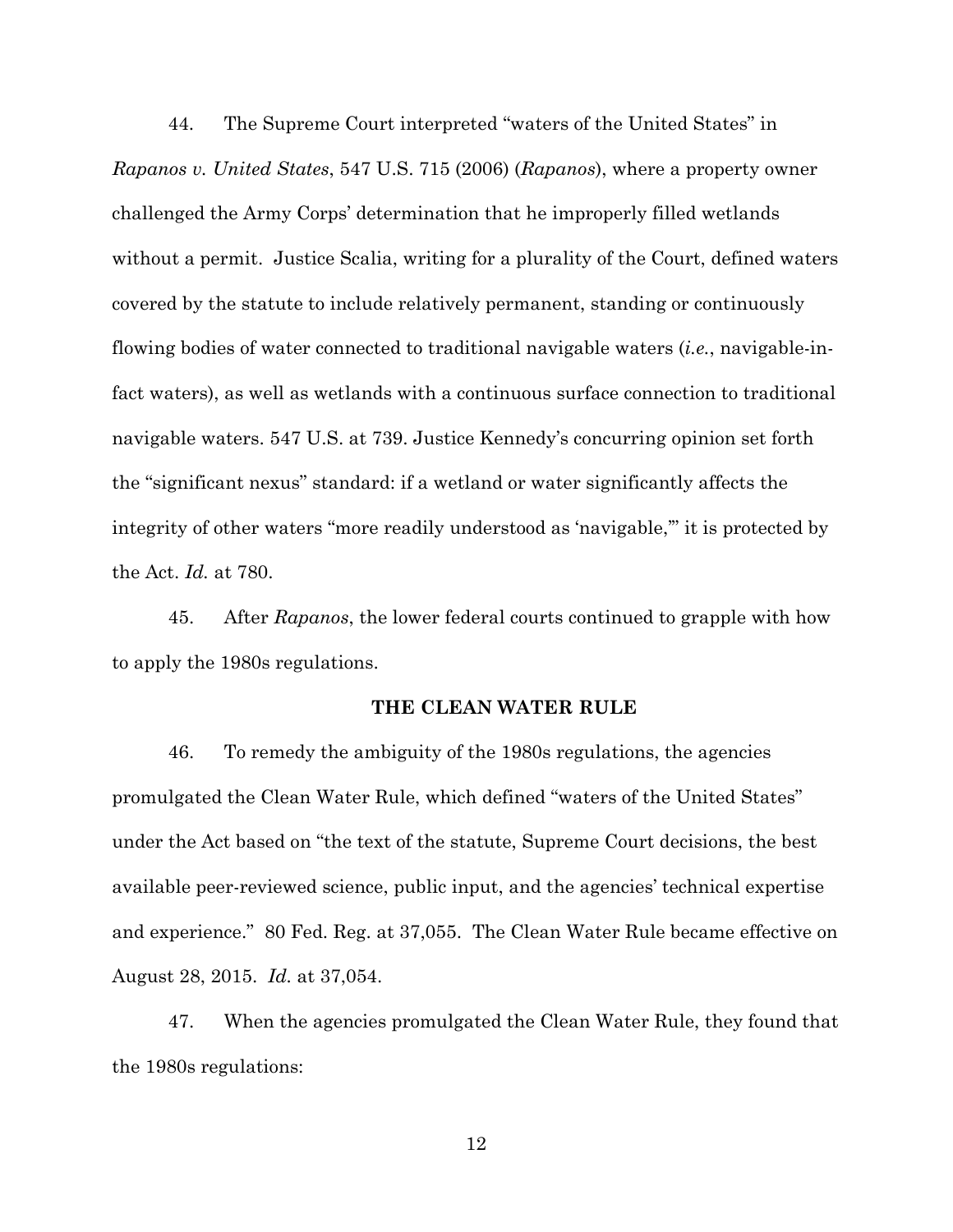did not provide the public or agency staff with the kind of information needed to ensure timely, consistent, and predictable jurisdictional determinations. Many waters are currently subject to case specific jurisdictional analysis to determine whether a "significant nexus" exists, and this time and resource intensive process can result in inconsistent interpretation of CWA jurisdiction and perpetuate ambiguity over where the CWA applies. As a result of the ambiguity that exists under current regulations and practice following these recent [court] decisions, almost all waters and wetlands across the country theoretically could be subject to a case-specific jurisdictional determination.

*Id*. at 37,056.

48. The agencies explained that:

The purposes of the [Clean Water Rule] are to ensure protection of our nation's aquatic resources and make the process of identifying 'waters of the United States' less complicated and more efficient. The rule achieves these goals by increasing CWA program transparency, predictability, and consistency . . . with increased certainty and less litigation.

79 Fed. Reg. at 22,190.

49. The Clean Water Rule establishes clear categories of waters within the

CWA's jurisdiction as well as categories that are excluded from the CWA's

jurisdiction, thereby reducing the need for case-specific jurisdictional

determinations. 80 Fed. Reg. at 37,056.

50. The Clean Water Rule employs the "significant nexus" standard,

consistent with Justice Kennedy's concurrence in *Rapanos*.

51. The agencies performed rigorous scientific review in crafting the Clean

Water Rule to define jurisdictional waters as those waters that have a "significant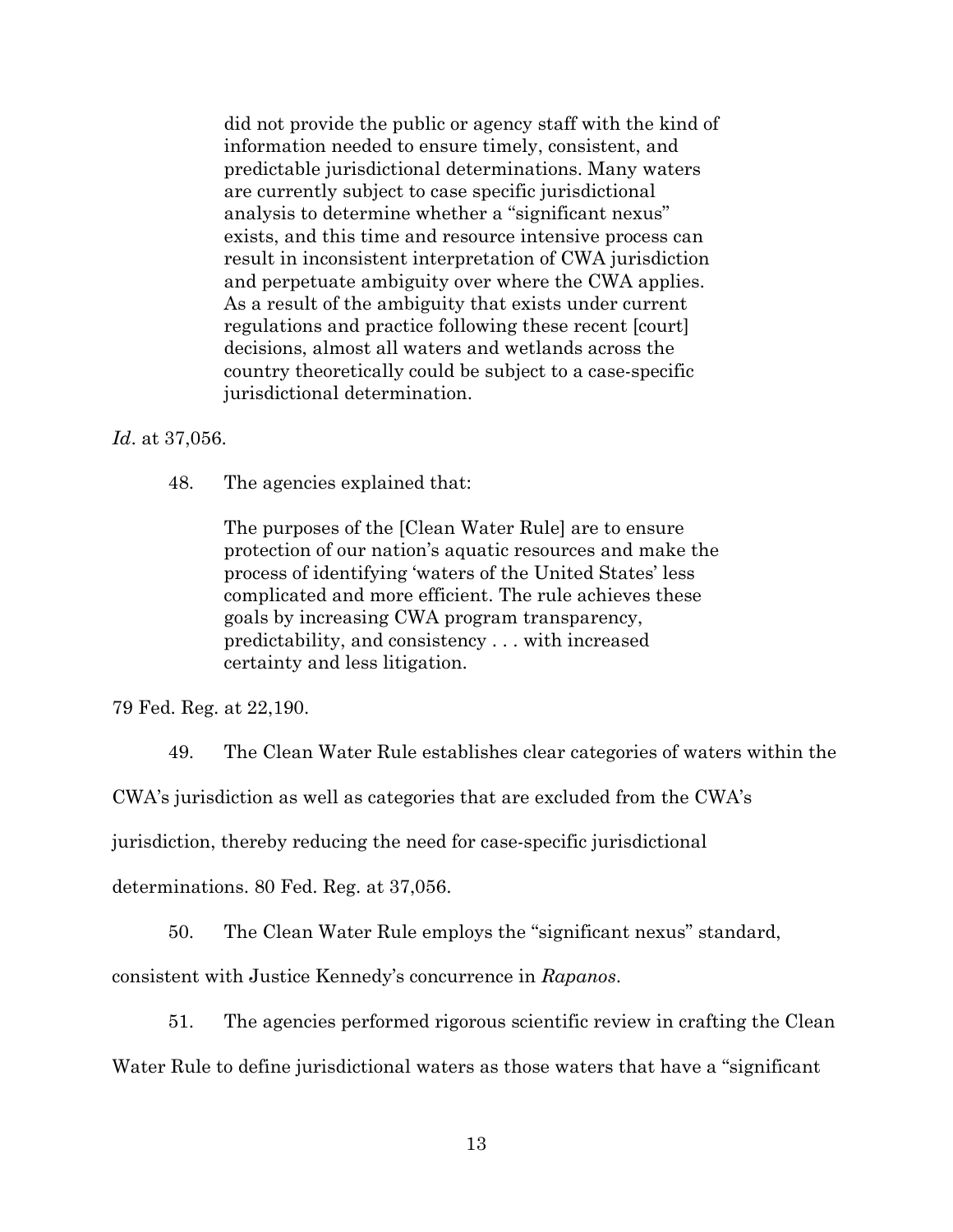nexus" with the integrity of downstream navigable-in-fact waters. *See id.* at 37,057. In particular, they relied on a comprehensive report prepared by EPA's Office of Research and Development, entitled "Connectivity of Streams and Wetlands to Downstream Waters: A Review and Synthesis of the Scientific Evidence'' (Science Report),[1](#page-13-0) which reviewed more than 1200 peer-reviewed publications. The agencies also relied on EPA's Science Advisory Board's independent review of the Science Report. *Id*.

52. In developing the Clean Water Rule, the agencies also prepared an economic analysis of their proposed action. *See id.* at 37,101.

53. In developing the Clean Water Rule, the agencies clarified and tightened the definition of waters of the United States to cover waters with significant effects on the integrity of downstream waters and to exclude others lacking such effects.

54. The Clean Water Rule, reflecting longstanding consensus views of the agencies and stakeholders, retained several categories of protected waters from the 1980s regulations: (1) waters used or susceptible of use in interstate or foreign commerce (*i.e.*, for transportation by vessels), commonly referred to as navigable-infact or "traditionally navigable" waters, (2) interstate waters, (3) the territorial seas, and (4) impoundments of jurisdictional waters.

 $\overline{a}$ 

<span id="page-13-0"></span><sup>1</sup> U.S. EPA, *Connectivity of Streams and Wetlands to Downstream Waters: A Review and Synthesis of the Scientific Evidence (Final Report),* EPA/600/R-14/475F (Washington, D.C*.* 2015)*, available at* https://cfpub.epa.gov/ncea/risk/recordisplay.cfm?deid=296414.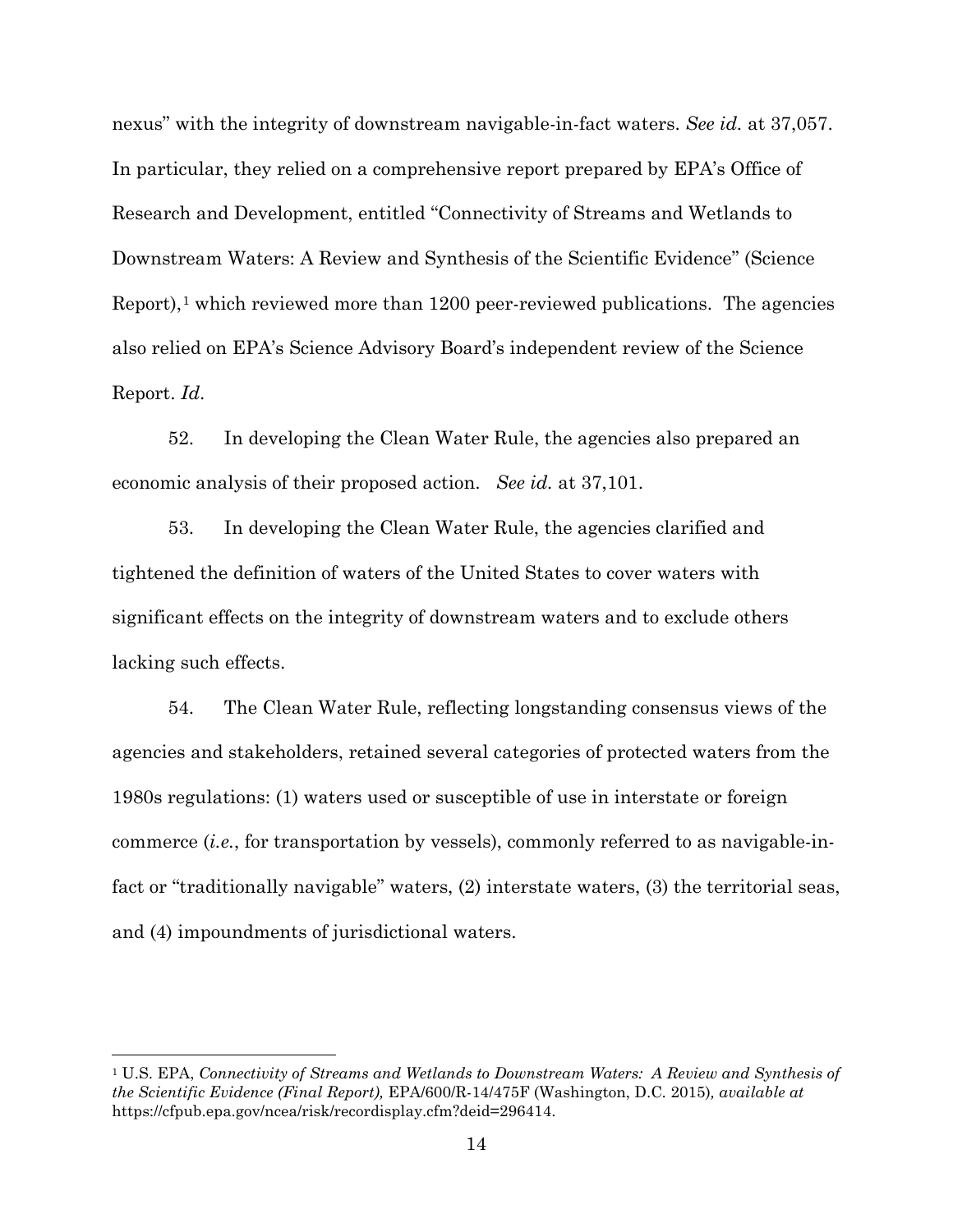55. The agencies found that many waters not specifically listed in the 1980s regulations have a significant nexus to downstream waters, including headwater stream tributaries and certain waters in floodplains. In reliance on their scientific findings, the agencies expressly included such waters within the Clean Water Rule's protections.

56. The agencies explained that "wetlands and open waters in floodplains of streams and rivers and in riparian areas . . . have a strong influence on downstream waters," 79 Fed. Reg. at 22,196, and "[t]he body of literature documenting connectivity and downstream effects was most abundant for riparian/floodplain wetlands," Technical Support Document for the Clean Water Rule; Definition of Waters of the United States, May 27, 2015, Docket Id. No. EPA-HQ-OW-2011-0880, at 104.

57. In applying the significant nexus test, the Clean Water Rule also supplied precise definitions missing from the 1980s regulations for "tributaries" and "adjacent" waters protected by the Act, and definitions of waters not protected, thereby reducing the need for complex case-by-case administrative decisions and judicial review. The Clean Water Rule protected "adjacent waters," including those found within 100 feet of certain other covered waters or within specified portions of 100-year floodplains.

58. States, trade associations, environmental organizations, and others challenged the Clean Water Rule in several federal district courts and federal courts of appeals. Before becoming EPA Administrator, defendant E. Scott Pruitt, as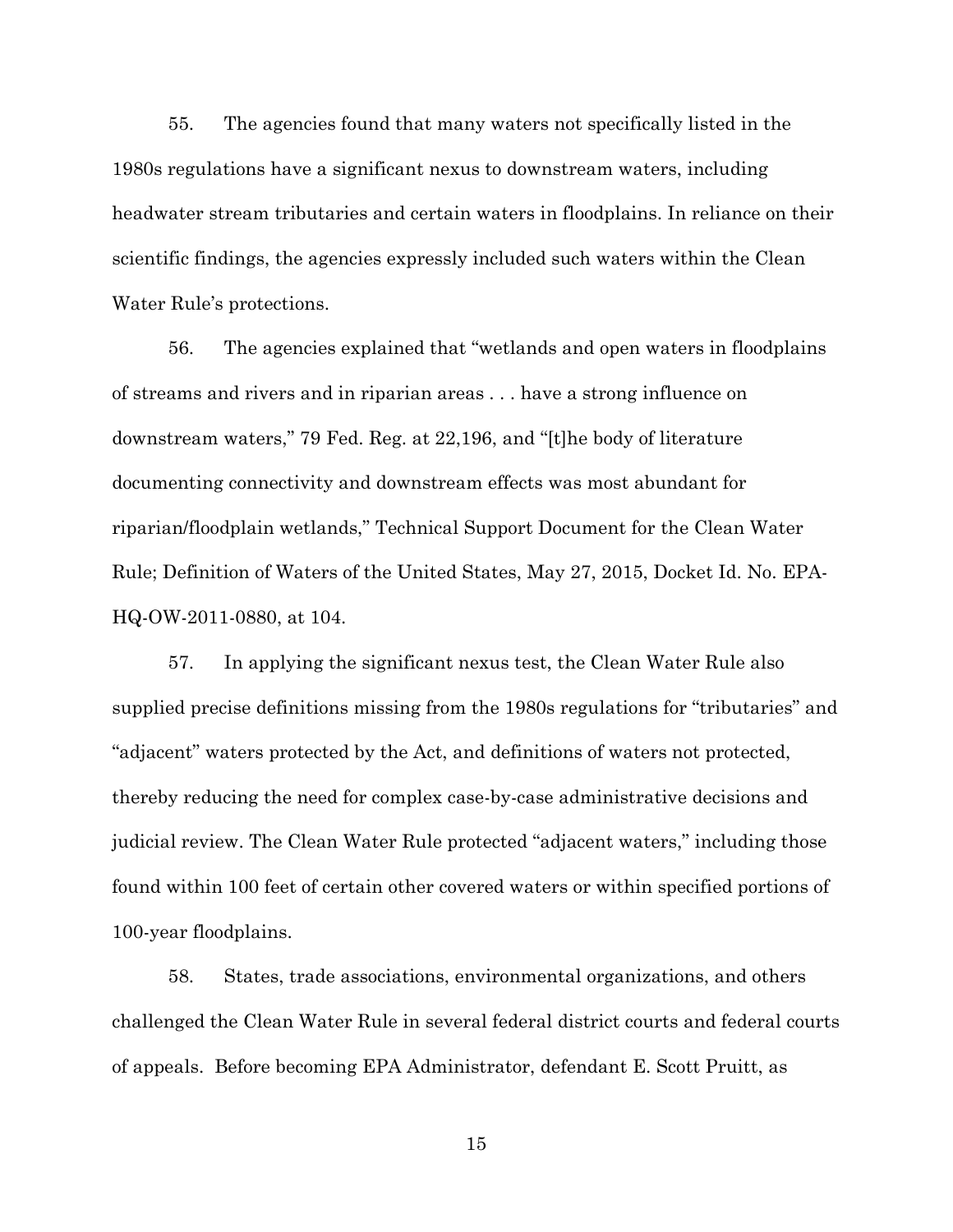Oklahoma Attorney General, brought challenges to the Clean Water Rule, claiming that it exceeded the agencies' statutory and constitutional authority.

59. The petitions in circuit courts were consolidated in the Sixth Circuit, which issued a nationwide stay of the Clean Water Rule pending resolution of the merits. *Ohio v. United States Army Corps of Eng'rs* (*In re EPA & DOD Final Rule*), 803 F.3d 804 (6th Cir. 2015). In a ruling *sub nom. Murray Energy Corp. v. United States Dep't of Def.*, 817 F.3d 261 (6th Cir. 2016), the Sixth Circuit subsequently determined that it had jurisdiction over the petitions rather than the district courts.

60. The district court actions challenging the Clean Water Rule were dismissed or stayed pending resolution of proceedings in the Sixth Circuit and Supreme Court.

61. On January 22, 2018, the Supreme Court held unanimously that the Sixth Circuit lacked jurisdiction over the petitions for review challenging the Clean Water Rule and remanded the case to that court to dismiss the petitions for lack of jurisdiction. *Nat'l Ass'n of Manufacturers v. Department of Defense*, No. 16-299, 2018 U.S. LEXIS 761, at \*31-\*32 (Jan. 22, 2018).

### **THE PROPOSED REPEAL RULE**

62. In July 2017, the agencies published a proposed rule to rescind the definition of "waters of the United States" contained in the 2015 Clean Water Rule, and replace it with the pre-existing definition contained in the 1980s regulations. *See Proposed Rule, Definition of "Waters of the United States" – Recodification of Pre-Existing Rules*, 82 Fed. Reg. 34,899 (July 27, 2017) (the Proposed Repeal Rule).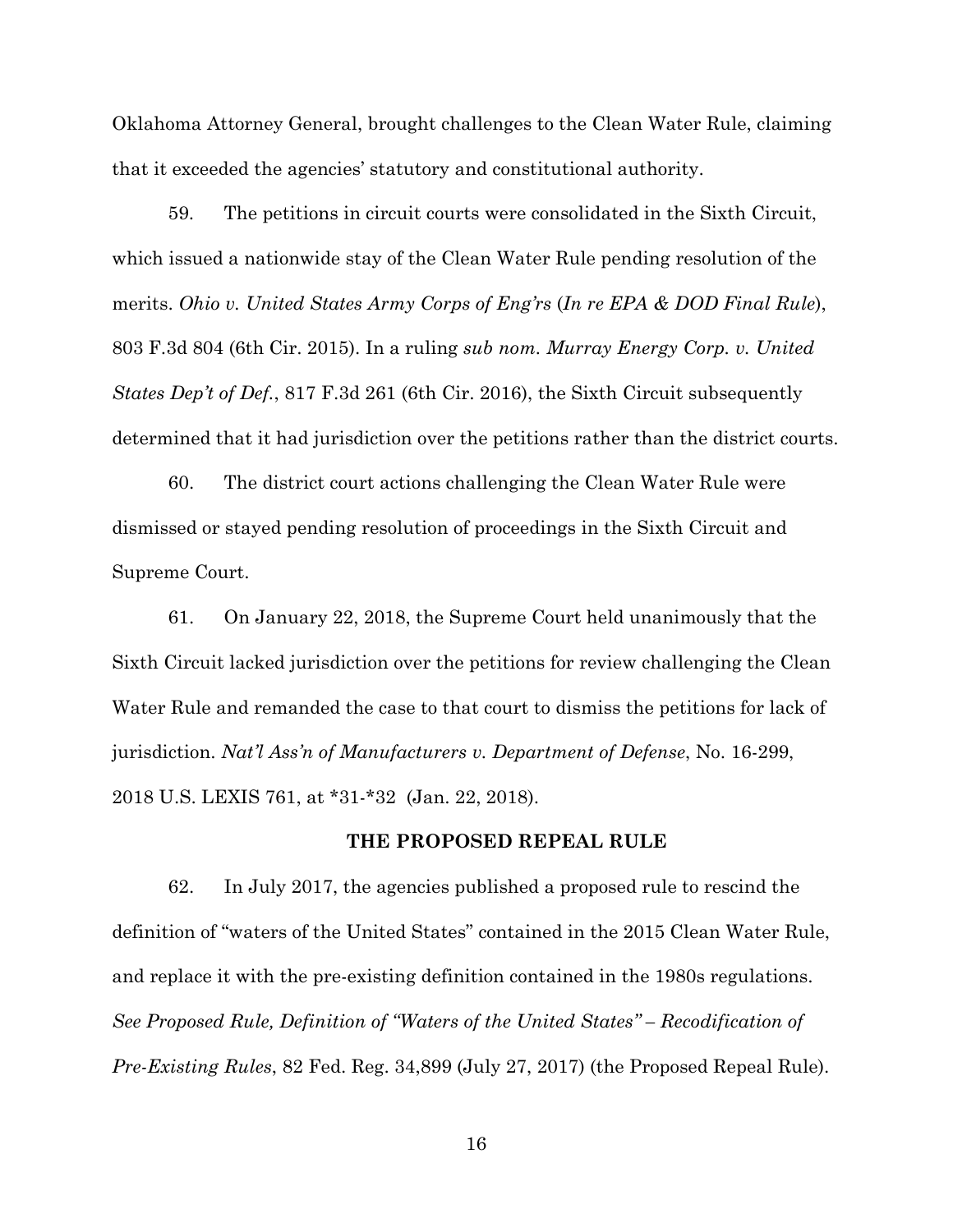The agencies characterized this proposal as the first step in a two-step process, with the second step to be a subsequent notice-and-comment rulemaking to re-evaluate the substantive definition of "waters of the United States." *Id.* at 34,901. The agencies called this proposal an "interim measure pending substantive rulemaking," and indicated that they were not seeking public comments concerning the pre-2015 definition of "waters of the United States, *id.* at 34,903 (agencies "are not soliciting comment on the specific content of those longstanding regulations") or "issues related to the 2015 [Clean Water] Rule," *id*. They also made clear that the Proposed Repeal Rule was not based on a substantive review of the definition of waters of the United States. *Id.* 

63. The agencies stated that they were proposing to rescind the 2015 definition because, in the event that the Supreme Court ruled that the Sixth Circuit did not have original jurisdiction to review the Clean Water Rule, the Sixth Circuit's nationwide stay of the Clean Water Rule would be dissolved, leading to "inconsistencies, uncertainty, and confusion." *Id*. at 34,902. The agencies indicated that the Clean Water Rule would still be preliminarily enjoined in thirteen states pursuant to an order of the district court for North Dakota, but would apply in the rest of the nation. *Id*. at 34,902-03. They also expressed concern that other district court actions "would likely be reactivated." *Id*. at 34,903.

64. The agencies invited comments for the Proposed Repeal Rule through August 28, 2017. *Id*. at 34,899. They subsequently extended the comment period through September 27, 2017. *See "Definition of 'Waters of the United States'—*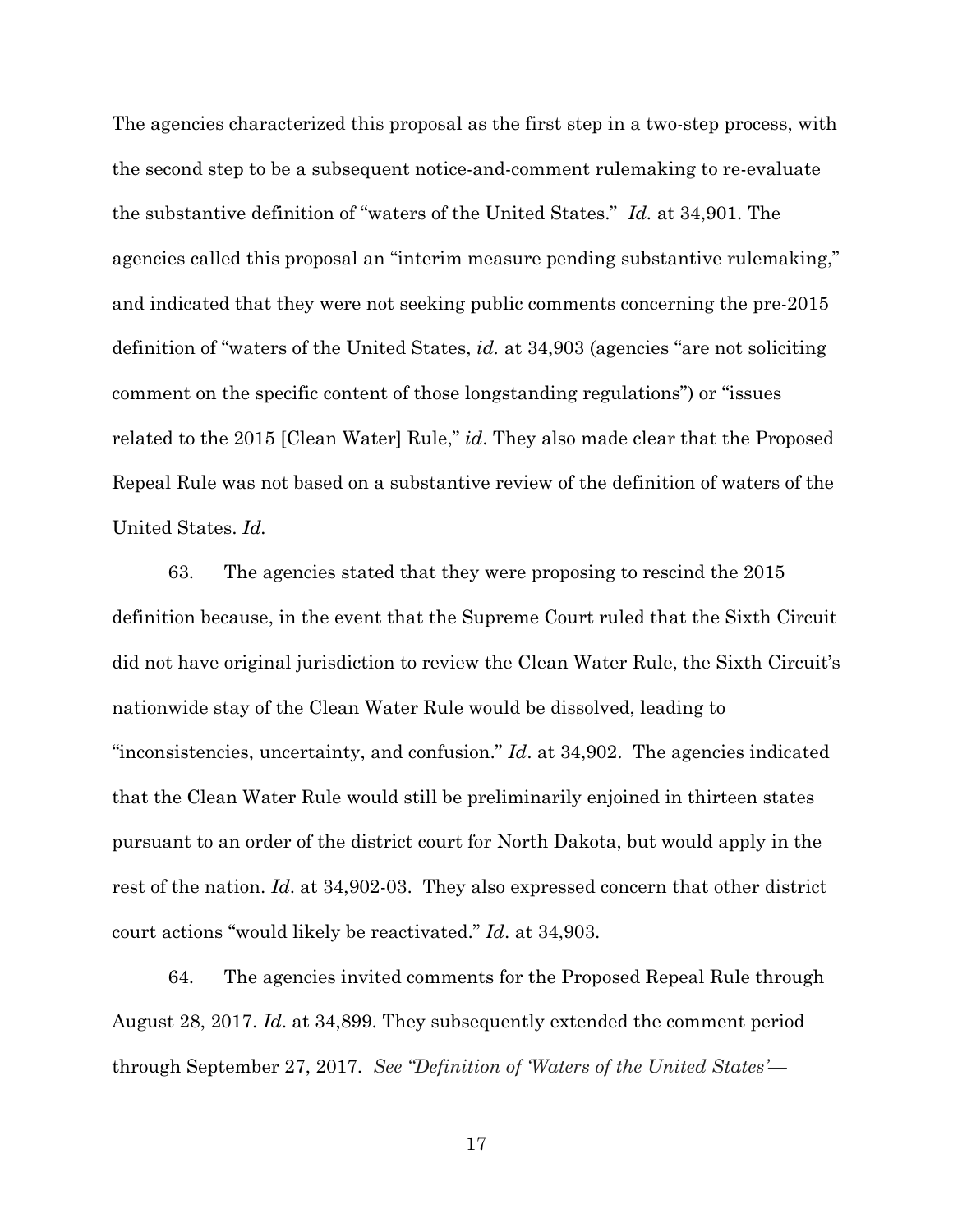*Recodification of Pre-Existing Rules; Extension of Comment Period,*" 82 Fed. Reg. 39,712 (Aug. 22, 2017).

65. The agencies received over 680,000 comments on the Proposed Repeal Rule. They have not yet issued a final rule as part of the Proposed Repeal Rule rulemaking process.

#### **THE SUSPENSION RULE**

66. After the comment period closed on the Proposed Repeal Rule, and without further action on that proposal, the agencies published a different proposal to modify the 2015 Clean Water Rule—this time, by proposing to add an "applicability date" to the 2015 Clean Water Rule of "two years from the date of final action on this proposal." *Proposed Rule, Definition of "Waters of the United States" – Addition of an Applicability Date to 2015 Clean Water Rule*, 82 Fed. Reg. at 55,542 (Nov. 22, 2017) (the Proposed Suspension Rule).

67. An earlier version of the Proposed Suspension Rule announced by the agencies sought to delay the effective date of the Clean Water Rule—which was August 28, 2015—to a date two years from finalizing the proposed rule. The published version of the Proposed Suspension Rule instead characterized the delay as an "addition of an applicability date" to the Clean Water Rule.

68. The agencies did not withdraw the Proposed Repeal Rule upon publication of the Proposed Suspension Rule; rather, they stated that the Proposed Repeal Rule "remains under active consideration." *Id*. at 55,543.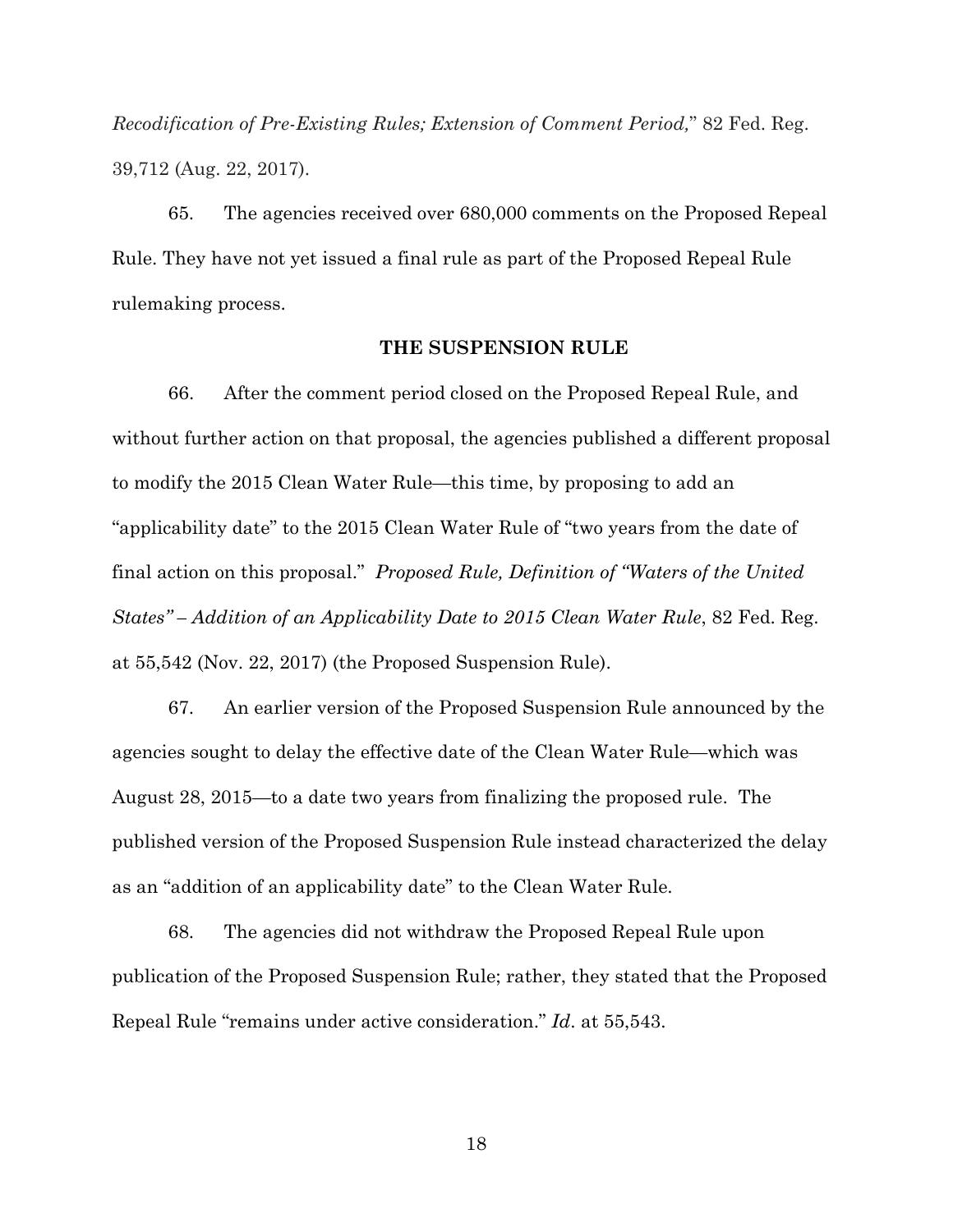69. As with the Proposed Repeal Rule, the agencies characterized the Proposed Suspension Rule as an interim measure prior to their anticipated "Step Two" rulemaking for developing a new substantive definition of the "waters of the United States." *Id*. at 55,542.

70. Like the Proposed Repeal Rule, the Proposed Suspension Rule also stated that the 1980s regulations would replace the Clean Water Rule during the suspension of the Clean Water Rule. *Id*. at 55,542-43.

71. The rationale for the Proposed Suspension Rule was similar to the rationale for the Proposed Repeal Rule. The agencies expressed concern that, if the Supreme Court held that the Sixth Circuit lacks original jurisdiction over challenges to the Clean Water Rule, the temporary nationwide stay of that rule "would expire, leading to possible inconsistencies, uncertainty, and confusion as to the regulatory regime that could be in effect pending substantive rulemaking." *Id*. at 55,543. They expressed concern about the district courts having control over whether the Clean Water Rule is stayed: "control over which regulatory definition of 'waters of the United States' is in effect while the agencies engage in deliberations on the ultimate regulation could remain outside of the agencies." *Id*. at 55,544. They also justified adding an applicability date on the ground that the Clean Water Rule did not have one. *Id.* at 55,543.

72. As with the Proposed Repeal Rule, the Proposed Suspension Rule did not include a substantive analysis of the objectives of the Clean Water Act, the law and facts justifying the Clean Water Rule, the merits of the 1980s regulations, or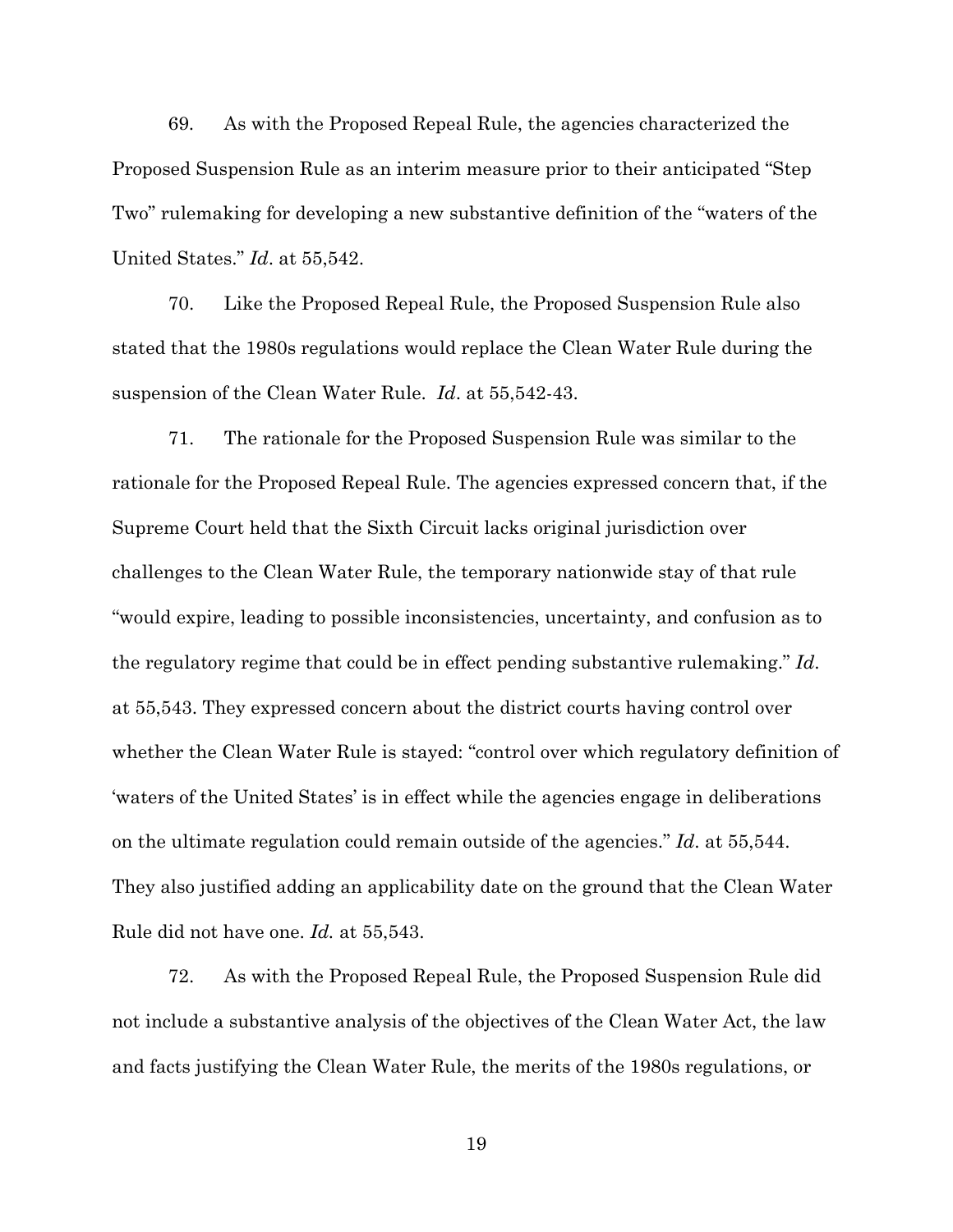the potential environmental and public health effects and foregone benefits of repealing the Clean Water Rule for two years.

73. The Proposed Suspension Rule also ignored or countermanded key factual and scientific findings reached by the agencies when they promulgated the Clean Water Rule without any explanation for doing so.

74. Also like the Proposed Repeal Rule, the Proposed Suspension Rule made clear that the agencies were not seeking substantive comment on either the Clean Water Rule or the 1980s regulations that would replace it. Instead, the agencies stated that they were deferring substantive comments until their "Step Two" rulemaking. *Id*. at 55,544-45.

75. The agencies provided only a twenty-one day comment period (which included the Thanksgiving holiday) for the Proposed Suspension Rule, a much shorter period than the sixty-day comment period provided for the Proposed Repeal Rule.

76. The agencies justified that brief comment period on the ground that the Suspension Rule is a "narrowly targeted and focused interim rule" and "the request for comment is on such a narrow topic." *Id*. at 55,544.

77. During the short 21-day comment period, the agencies received 4,600 comments as compared to 680,000 comments on the Proposed Repeal Rule.

78. On December 13, 2017, many of the States filed comments with the agencies on the Proposed Suspension Rule, objecting to the proposal and requesting that the agencies withdraw it.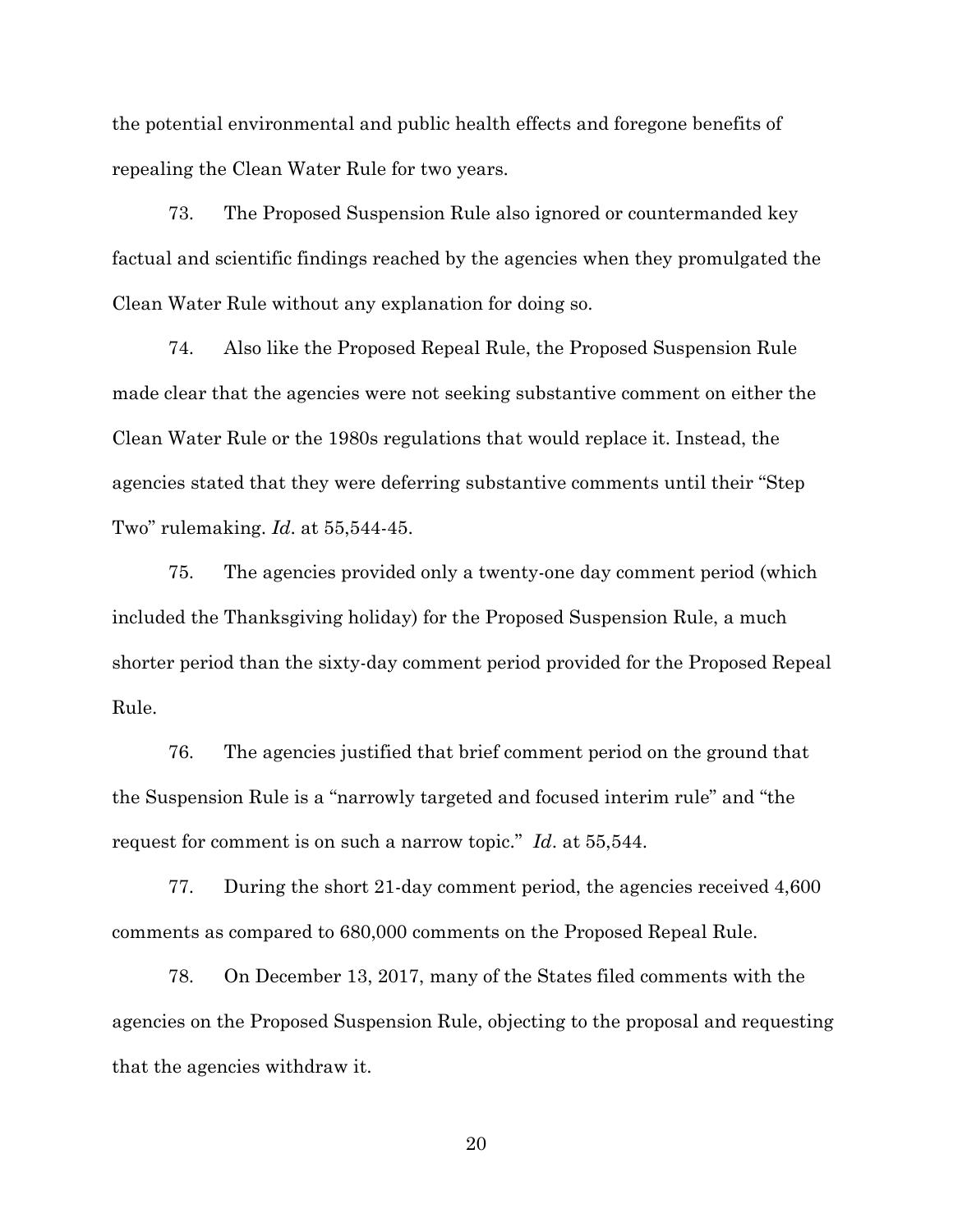79. On February 6, 2018, the agencies published the Suspension Rule in essentially the same form as it was proposed. 83 Fed. Reg. 5200. The Suspension Rule adds an applicability date of February 6, 2020 to the Clean Water Rule. *Id.* at 5208.

80. In issuing the final Suspension Rule, the agencies relied principally on the rationale articulated in the Proposed Suspension Rule. They indicated that the lifting of the Sixth Circuit's nationwide stay of the Clean Water Rule as a result of the Supreme Court's January 22 ruling is "likely to lead to uncertainty and confusion as to the regulatory regime applicable, and to inconsistencies between the regulatory regimes applicable in different States pending further rulemaking by the agencies." *Id.* at 5202.

81. The final Suspension Rule took effect upon publication in the Federal Register on February 6, 2018. The agencies assert that the impending lifting of the Sixth Circuit stay constitutes "good cause" to dispense with the requirement under 5 U.S.C § 553(d) that a final rule may take effect no earlier than 30 days after its publication. *Id*. at 5203.

82. The Suspension Rule results in a wholesale substantive replacement of the Clean Water Rule, rendering the Clean Water Rule ineffective for two years.

## **THE SUSPENSION RULE HARMS THE STATES**

83. The Suspension Rule irreparably harms the States' waters and the States' environmental, economic, and proprietary interests.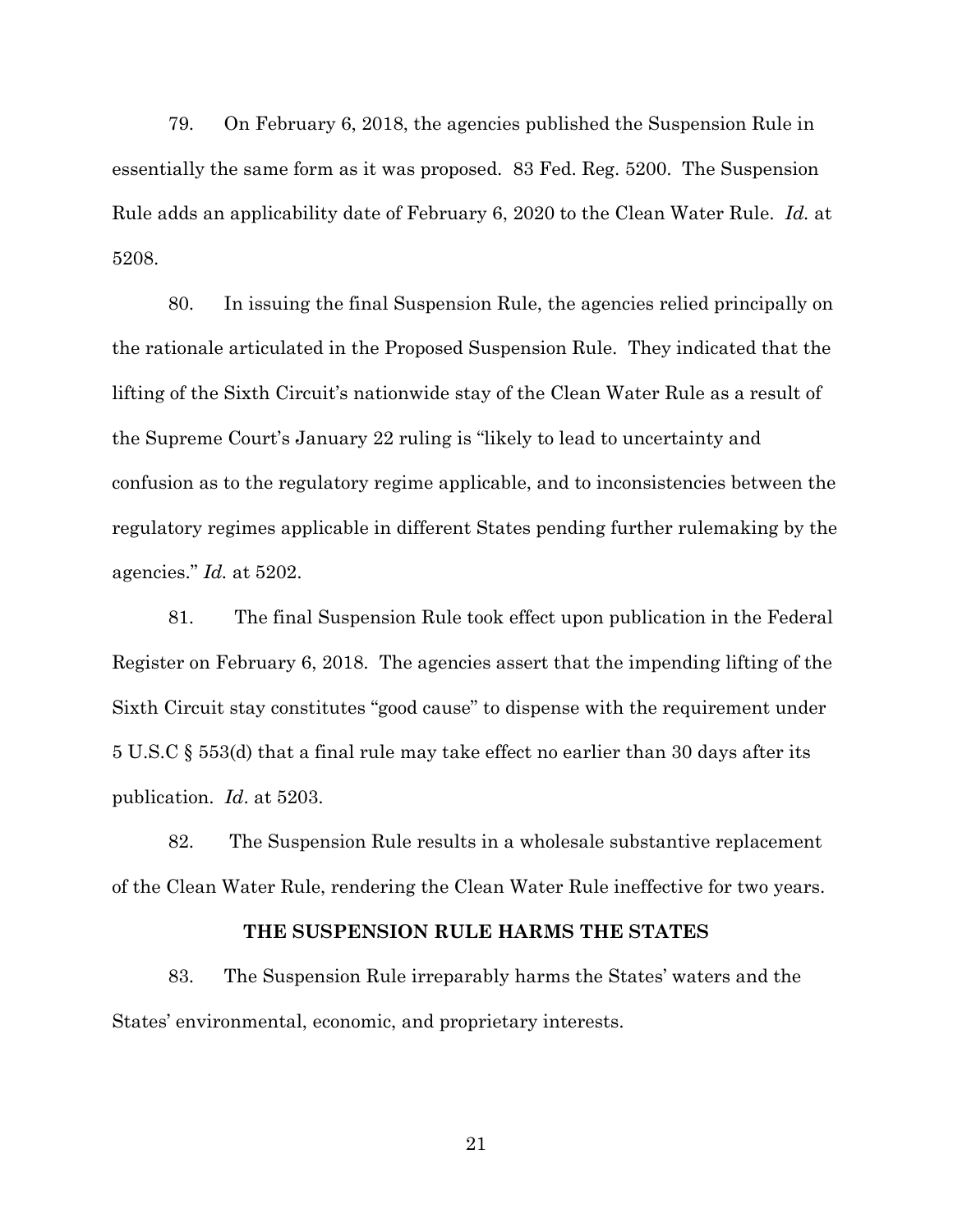84. As the agencies themselves recognized when they adopted the Clean Water Rule, the 1980s regulations employed a limited, unclear, and difficult-toadminister definition of protected waters. As a result, the 1980s regulations do not provide the protection to the States' water quality that is provided by the Clean Water Rule.

85. The States are situated along the shores of the Atlantic and Pacific Oceans, the Chesapeake Bay and its tributaries, the Great Lakes, and Lake Champlain, and are downstream from and/or otherwise hydrologically connected with many of the Nation's waters. The States have authority to control water pollution generated by sources within their borders but are also impacted by water pollution from sources outside their borders over which they lack jurisdiction. The States rely on the Act and its uniform nationwide floor of pollution controls as the primary mechanisms for protecting them from the effects of out-of-state pollution. The Suspension Rule injures the States' waters by replacing the Clean Water Rule, which protected them from pollution occurring in upstream states, with the inadequate and ambiguous 1980s regulations.

86. The States rely on the Army Corps to operate the Act's Section 404 permitting program that regulates dredging and filling of waters within their borders. The less protective definition of waters of the United States under the 1980s regulations means there will be more dredging and filling of waters within the States without the protections of the CWA's Section 404 permitting program, to the detriment of the physical, chemical and biological integrity of the States' waters.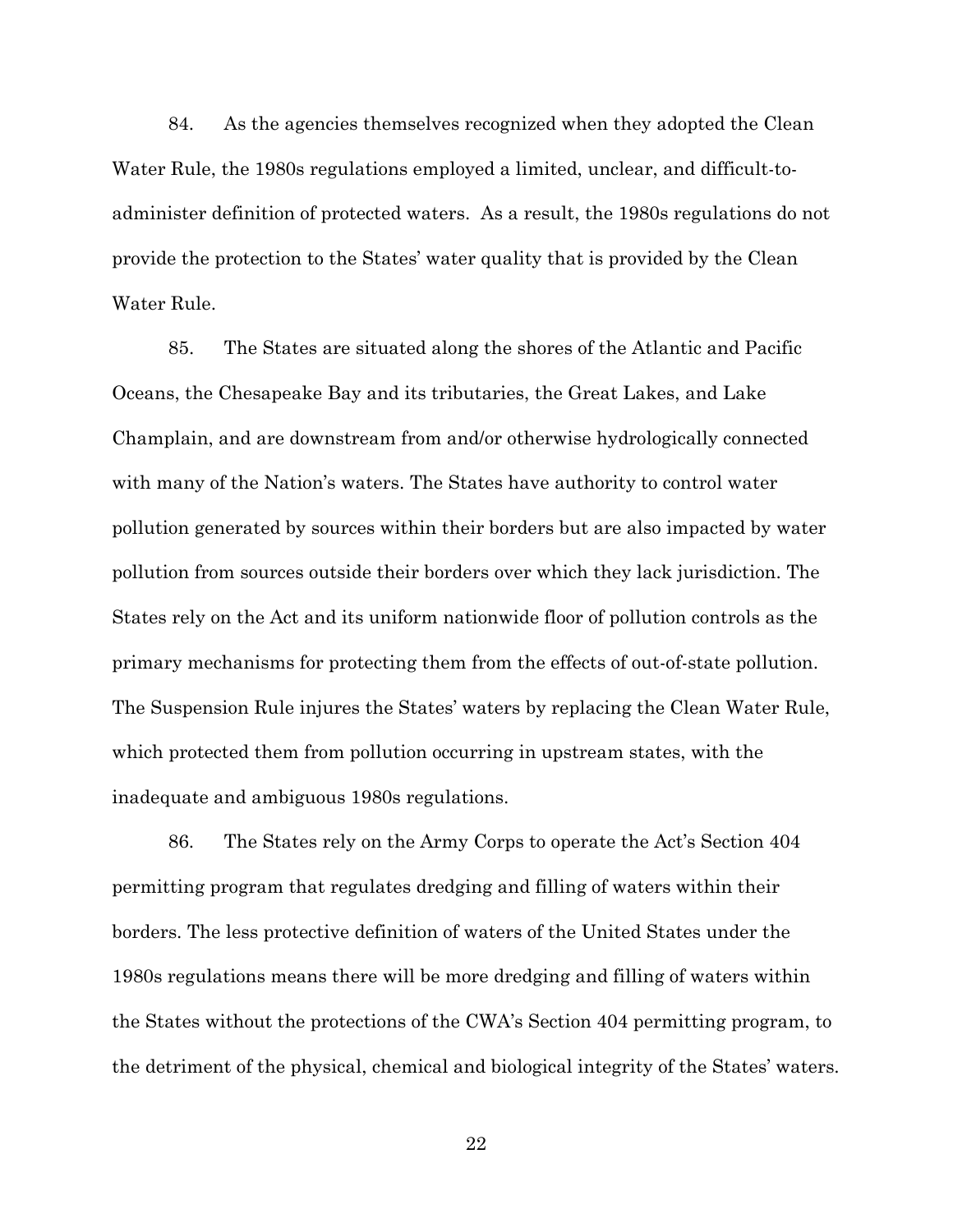87. The Suspension Rule puts the States at an unfair economic disadvantage in competition with other states. To mitigate out-of-state pollution, under the 1980s regulations the States face having to impose disproportionately strict controls on pollution generated within their borders, thereby raising the costs to States and the costs of doing business in them.

88. The Suspension Rule impairs the States' proprietary interests. The States own, operate, finance, or manage property within their borders, including lands, roads, bridges, universities, office buildings, drinking water systems, sewage and stormwater treatment or conveyance systems, and other infrastructure and improvements. The Suspension Rule results in inadequate and ineffective protection of waters under the Act, and is likely to cause damage to State properties as well as increase costs of operating and managing them.

89. The requested relief, if granted, will redress the injuries to the States' interests caused by the Suspension Rule.

# **FIRST CLAIM FOR RELIEF**

(Administrative Procedure Act – Not in Accordance With Law and Beyond Statutory Authority)

90. The States incorporate by reference in this claim the allegations in all preceding paragraphs of the complaint.

91. Under the APA, courts must "compel agency action unlawfully withheld or unreasonably delayed," and "hold unlawful and set aside" agency action that is "arbitrary, capricious, an abuse of discretion, or otherwise not in accordance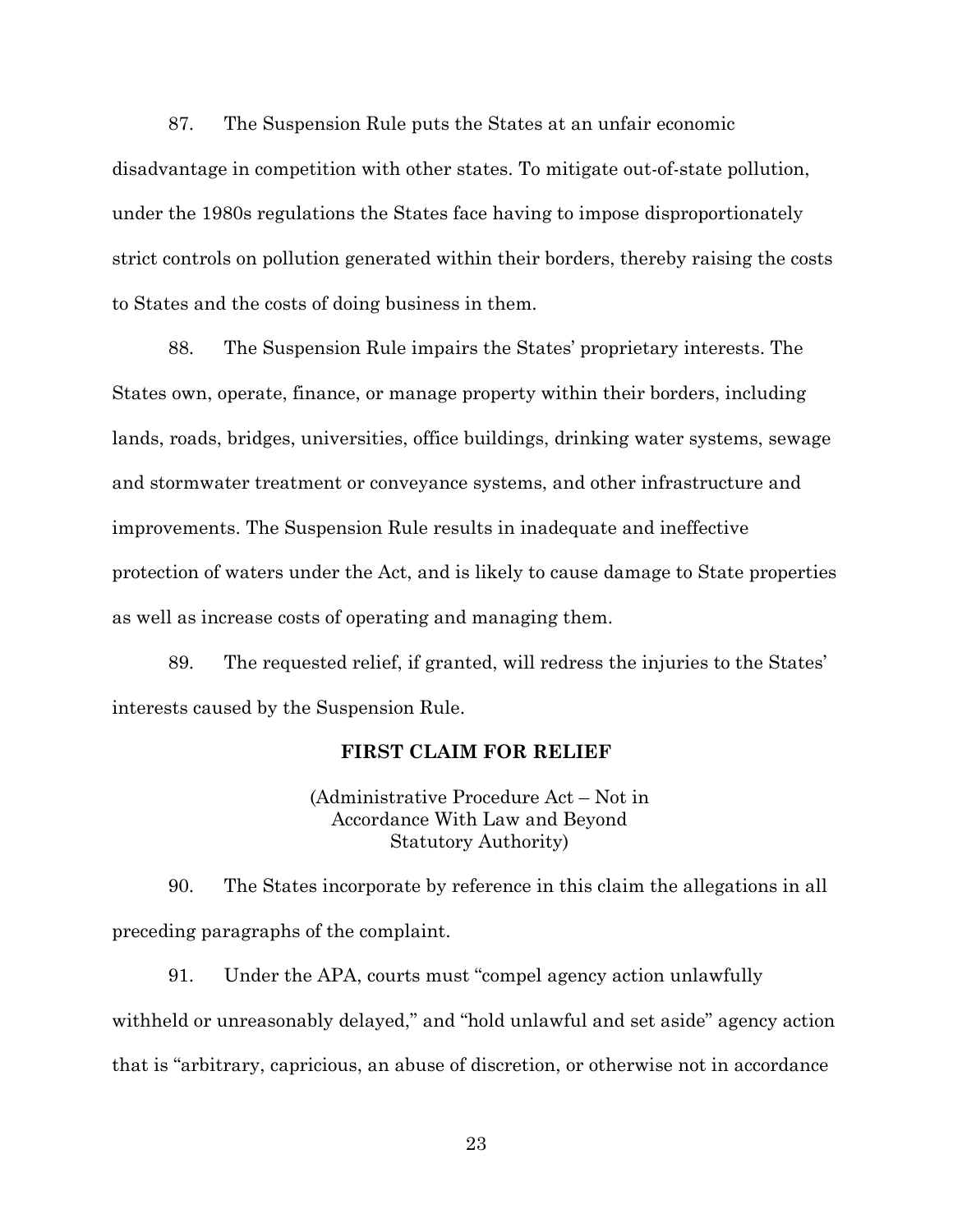with law," or that is "in excess of statutory jurisdiction, authority, or limitations, or short of statutory right." 5 U.S.C. § 706.

92. The Clean Water Act does not give the agencies authority to suspend the Clean Water Rule.

93. The APA, 5 U.S.C. § 705, did not give the agencies authority to suspend the Clean Water Rule after its effective date passed.

94. The agencies' promulgation of the Suspension Rule is in excess of statutory jurisdiction, authority, or limitations, or is short of statutory right.

95. The Suspension Rule is unlawful and must be set aside. 5 U.S.C.  $§ 706(2)(C).$ 

## **SECOND CLAIM FOR RELIEF**

(Administrative Procedure Act – Without Observance of Procedure Required by Law)

96. The States incorporate by reference in this claim the allegations in all preceding paragraphs of the complaint.

97. Under the APA, a federal agency must publish notice of a proposed rulemaking in the Federal Register and "shall give interested persons an opportunity to participate in the rule making through submission of written data, views, or arguments" 5 U.S.C. §§ 553(b), (c). A federal agency must provide this opportunity for public comment when it seeks to formulate, amend, or repeal a rule. *See* 5 U.S.C. § 551(5).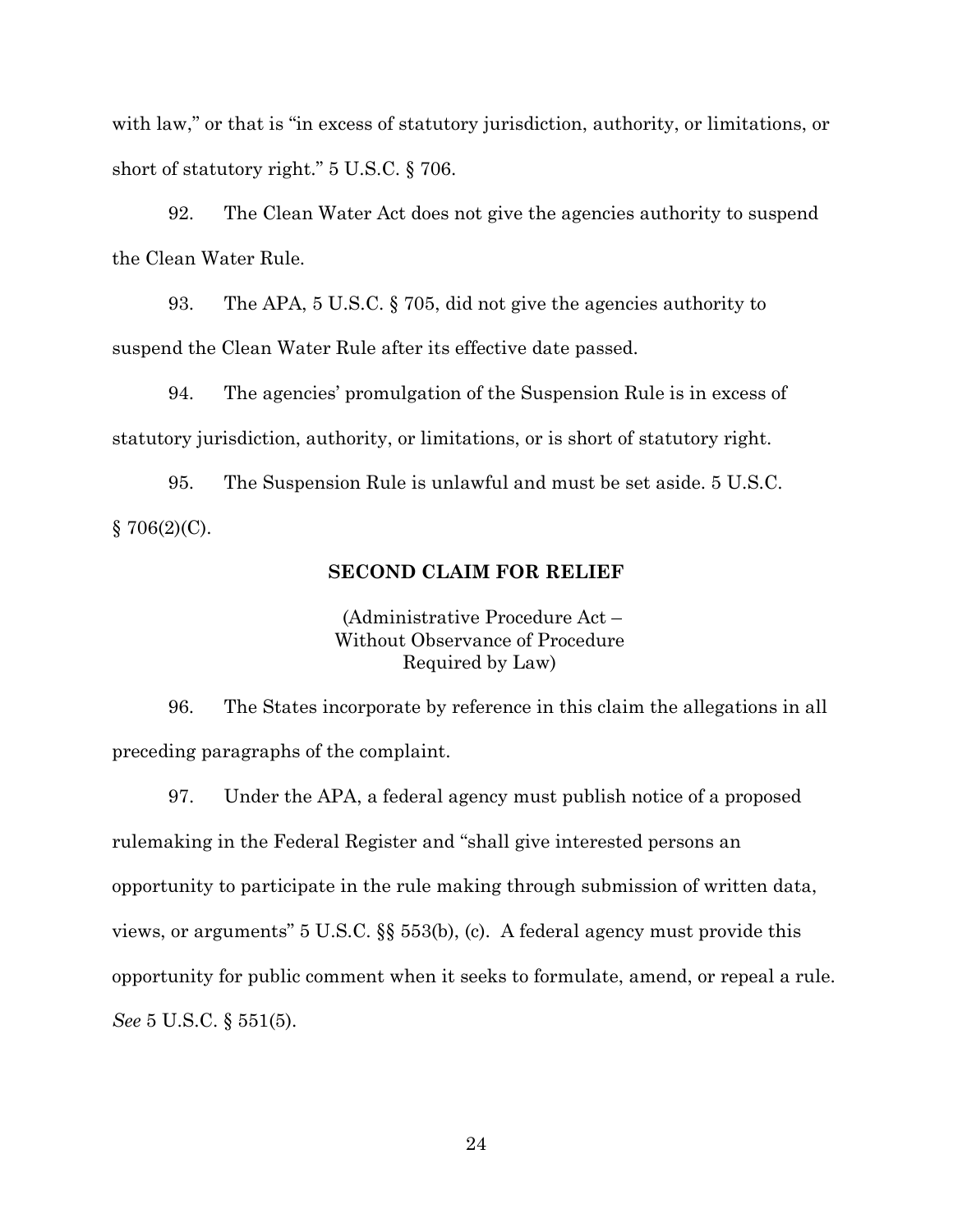98. The Suspension Rule effectively repeals the 2015 Clean Water Rule by reinstating the pre-2015 regulatory definitions for a two-year period.

99. The opportunity for public comment under  $5 \text{ U.S.C. } \S 553(c)$  must be meaningful, which means that the agency must allow comment on the relevant issues and provide adequate time for comment. A short comment period for an important and complex rule is insufficient.

100. When an agency suspends a rule, the law and facts justifying the rule and the effects of doing so are relevant issues.

101. When an agency proposes to replace a rule with prior regulations, the effectiveness and conformance to law of the prior regulations is a relevant issue.

102. The agencies failed to provide a meaningful opportunity for public comment on the Suspension Rule by instructing the public not to comment substantively on any matters regarding the definition of waters of the United States, including issues related to the 1980s regulations and the Clean Water Rule.

103. The definition of "waters of the United States" is a complex matter of great importance to the public.

104. The agencies failed to provide a meaningful opportunity for public comment on the Suspension Rule by allowing only a short, ill-timed comment period.

105. A final rule must be published in the Federal Register not less than thirty days before its effective date except pursuant to certain exceptions, including good cause. 5 U.S.C § 553(d).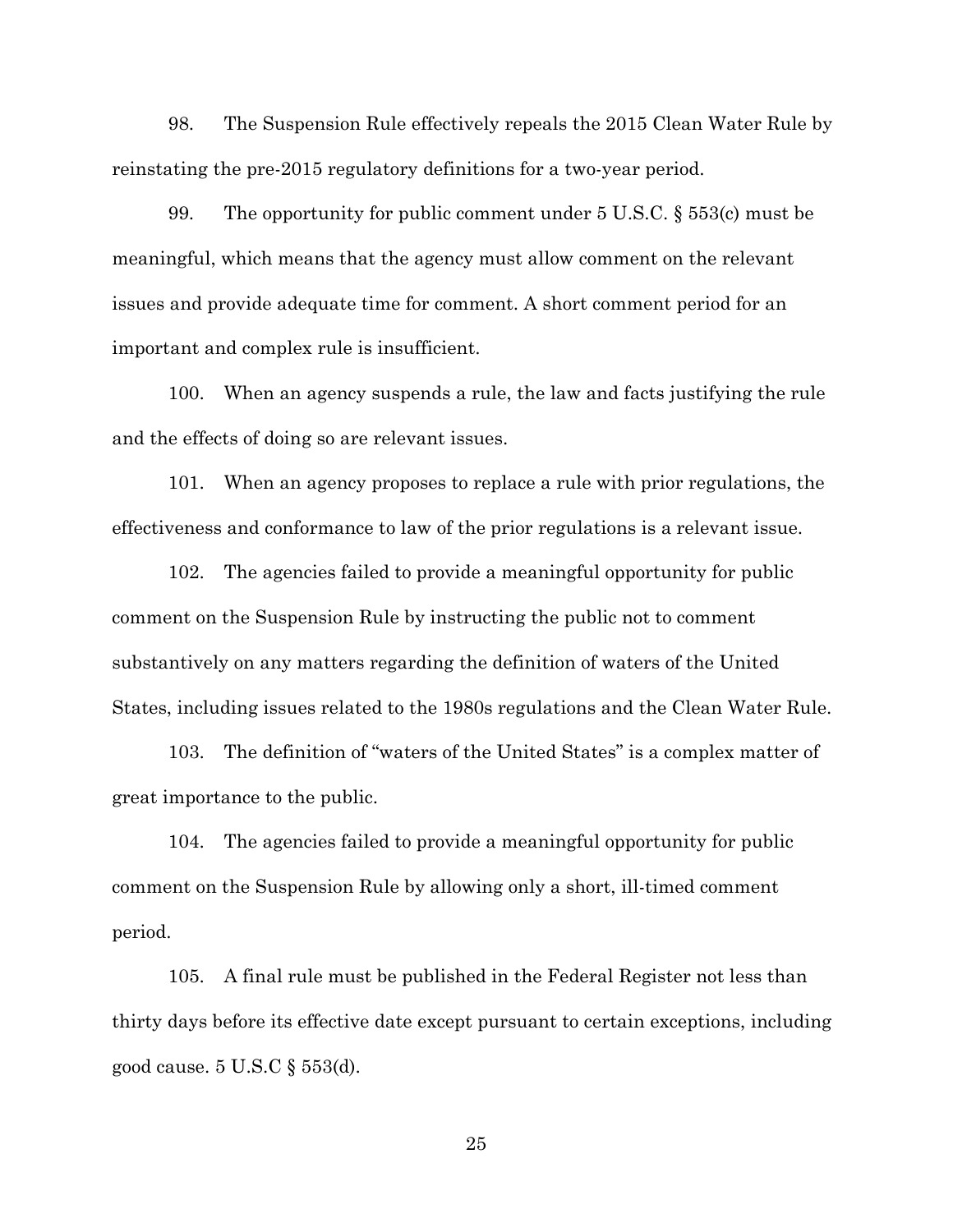106. The agencies did not have good cause to make the Suspension Rule effective upon publication in the Federal Register.

107. The Suspension Rule is unlawful and must be set aside because it is without observance of procedure required by law and not in accordance with law. 5 U.S.C.  $\S$  $\S$  553(b), (c); 706(2)(A), (2)(D).

# **THIRD CLAIM FOR RELIEF**

(Administrative Procedure Act – Arbitrary and Capricious Action)

108. The States incorporate by reference in this claim the allegations in all preceding paragraphs of the complaint.

109. Promulgation of a regulation is arbitrary and capricious if the agency fails to consider relevant issues or fails to articulate a rational explanation for the rule.

110. Where an agency proposes to suspend a rule and replace it with prior regulations, the agency must consider the objectives of the statute under which the rule was promulgated, the law and facts justifying the proposal, and the effectiveness of the prior regulations.

111. When an agency proposes to suspend a rule, the agency may not ignore or countermand its earlier factual and scientific findings without a reasoned explanation for doing so.

112. When the agencies promulgated the Suspension Rule, they did not consider whether or how the Suspension Rule would meet the Act's objective of restoring and maintaining the integrity of the Nation's waters.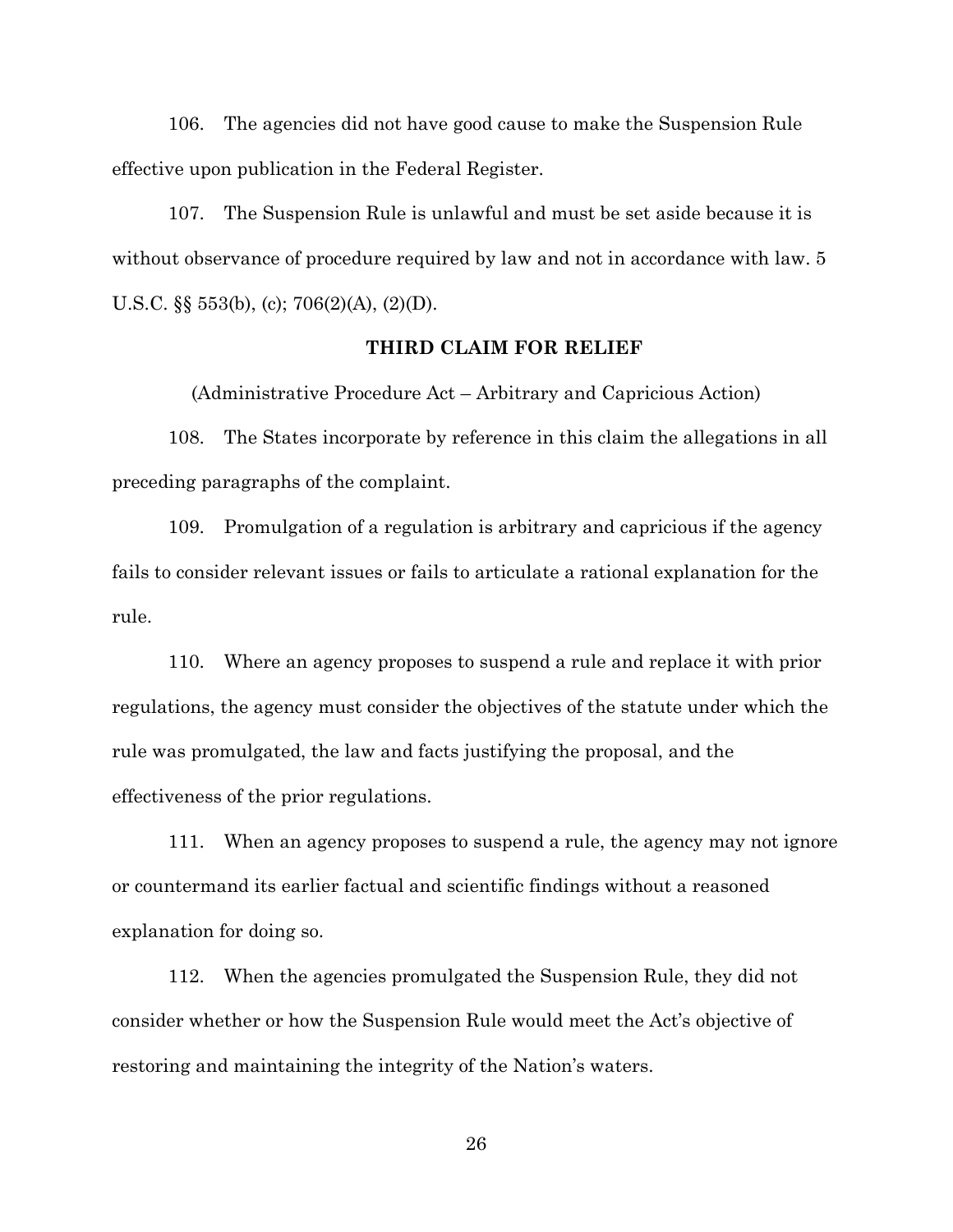113. When the agencies promulgated the Suspension Rule, they did not consider the law and facts justifying the Clean Water Rule or the 1980s regulations that would replace it.

114. When the agencies promulgated the Suspension Rule, they ignored or countermanded key factual and scientific findings reached by them when they promulgated the Clean Water Rule without a reasoned explanation for doing so.

115. When the agencies promulgated the Suspension Rule, they did not reasonably consider or discuss alternatives.

116. When the agencies promulgated the Suspension Rule, they failed to articulate a rational explanation for it.

117. Because, among other things, the agencies failed to consider all of the relevant issues and offer a rational explanation for the Suspension Rule, the Suspension Rule is unlawful and must be set aside because it is arbitrary, capricious, an abuse of discretion, or otherwise not in accordance with law. 5 U.S.C.  $$706(2)(A).$ 

## **PRAYER FOR RELIEF**

WHEREFORE, the States respectfully request that the Court issue a judgment and order:

a) holding the Suspension Rule unlawful, setting it aside, and vacating it;

b) declaring that the Suspension Rule is arbitrary, capricious, an abuse of discretion, or otherwise not in accordance with law; in excess of statutory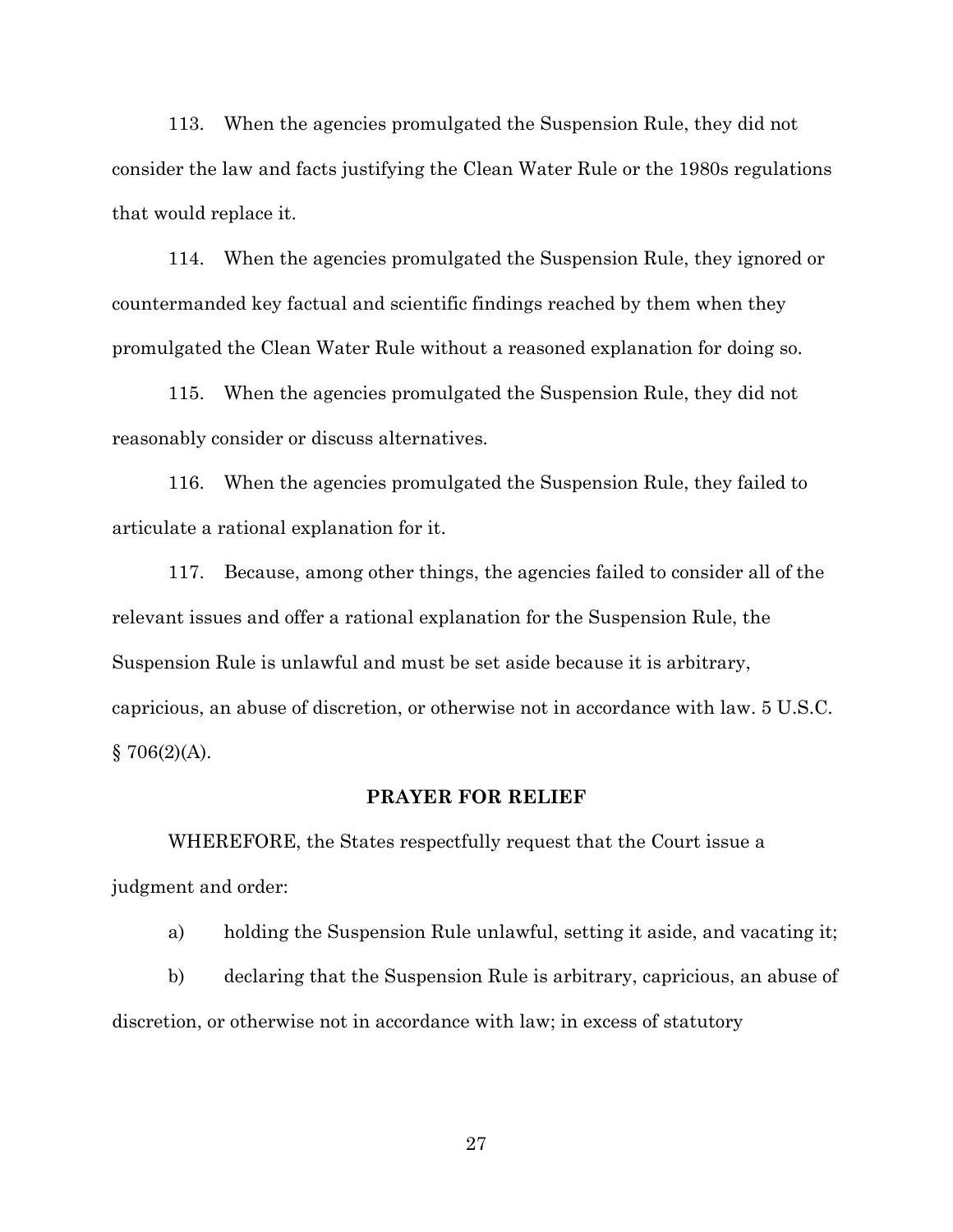jurisdiction, authority, or limitations, or short of statutory right; and without observance of procedure required by law;

c) awarding the States their reasonable fees, costs, expenses, and disbursements, including attorneys' fees, associated with this litigation under the Equal Access to Justice Act, 28 U.S.C. §2412(d); and

d) awarding the States such additional and further relief as the Court may deem just, proper, and necessary.

DATED: February 6, 2018 Respectfully submitted,

FOR THE STATE OF NEW YORK

ERIC T. SCHNEIDERMAN Attorney General

 $By:$  [ filip Being

PHILIP BEIN (PB1742) TIMOTHY HOFFMAN MONICA WAGNER *Assistant Attorneys General* Environmental Protection Bureau Office of the Attorney General The Capitol Albany, NY 12224 (518) 776-2413 Philip.Bein@ag.ny.gov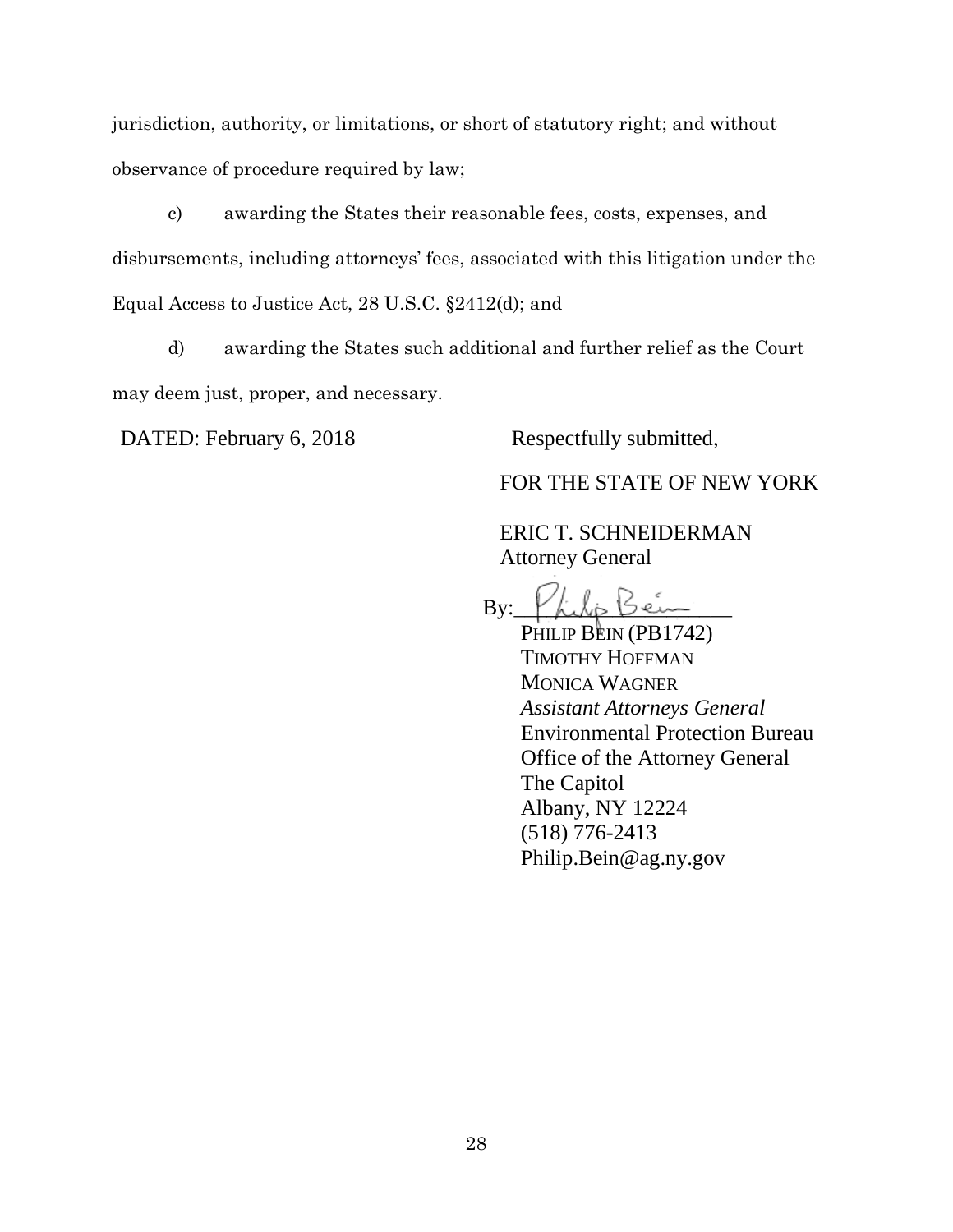# FOR THE STATE OF CALIFORNIA

XAVIER BECERRA Attorney General SARAH E. MORRISON Supervising Deputy Attorney General

 $By:$  Tatiana  $k$  baur

Tatiana K. Gaur\* *Deputy Attorney General Attorneys for Plaintiff State of California, by and through Xavier Becerra, Attorney General* Environment Section 300 South Spring Street Los Angeles, CA 90013 (213) 269-6329 Tatiana.Gaur@doj.ca.gov

# FOR THE DISTRICT OF COLUMBIA

KARL A. RACINE Attorney General ROBYN BENDER Deputy Attorney General Public Advocacy Group CATHERINE A. JACKSON Chief, Public Integrity Section

By: /s/ Brian Caldwell

Brian R. Caldwell\* *Assistant Attorney General* Office of the Attorney General of the District of Columbia 441 Fourth Street N.W., Ste # 600-S Washington, D.C. 20001 Tel: (202) 727-6211 brian.caldwell@dc.gov

## FOR THE STATE OF CONNECTICUT

GEORGE JEPSEN Attorney General

By:  $U$ 

Matthew I. Levine (ML2346) Robert Snook (RS3666) *Assistant Attorneys General* Office of the Attorney General PO Box 120, 55 Elm Street Hartford, CT 06141-0120 (860) 808-5250 Matthew.Levine@ct.gov Robert.Snook@ct.gov

# FOR THE STATE OF MARYLAND

BRIAN FROSH Attorney General

By:\_/s/ Leah J. Tulin\_

Leah J. Tulin\* *Assistant Attorney General* Office of the Attorney General 200 Saint Paul Place, 20th Floor Baltimore, Maryland 21202 (410) 576-6962 ltulin@oag.state.md.us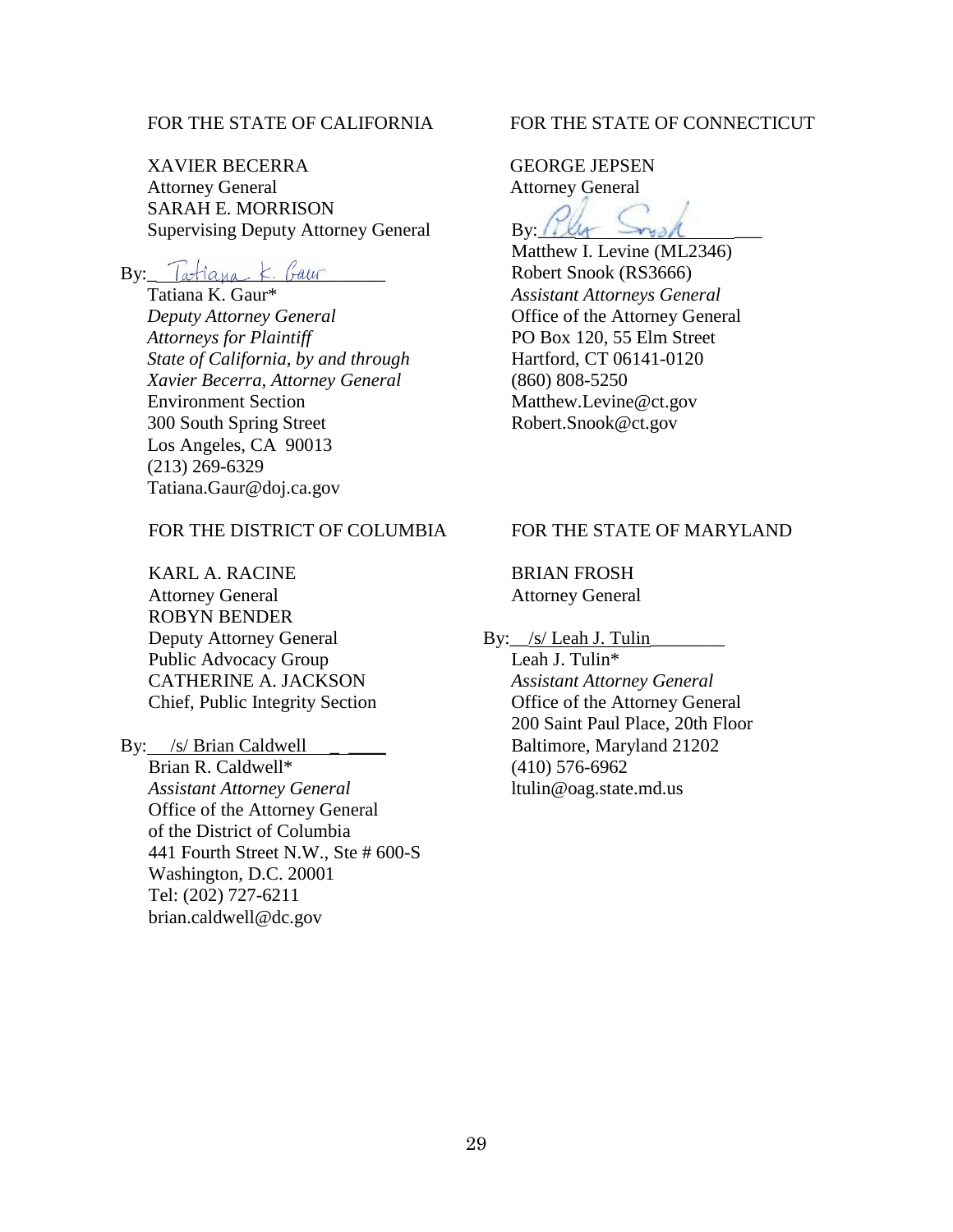# FOR THE COMMONWEALTH OF **MASSACHUSETTS**

MAURA HEALEY Attorney General

 $By:$ 

Seth Schofield\* *Assistant Attorney General* Nora Chorover\* *Special Assistant Attorney General* Energy and Environment Bureau One Ashburton Place, 18th Floor Boston, MA 02108 (617) 963-2428 Seth.Schofield@state.ma.us Nora.Chorover@state.ma.us

# FOR THE STATE OF OREGON

# ELLEN F. ROSENBLUM ATTORNEY GENERAL

 $By$   $2244$ 

Paul Garrahan\* *Attorney-in-Charge,*  Natural Resources Section Oregon Department of Justice 1162 Court St. NE Salem, OR 97301-4096 (503) 947-4593 paul.garrahan@doj.state.or.us

## FOR THE STATE OF NEW JERSEY

GURBIR S. GREWAL Attorney General

By: \_\_\_/s/ Gwen Farley\_ GWEN FARLEY, Esq. (GP0434) *Deputy Attorney General* David C. Apy *Assistant Attorney General in Charge* Environmental Practice Group Division of Law, Director's Complex R.J. Hughes Justice Complex 25 Market Street, P.O. Box 112 Trenton, N.J. 08625 (609) 292-8567 David.Apy@law.njoag.gov

# FOR THE STATE OF RHODE ISLAND

PETER KILMARTIN Attorney General

By:  $\angle$  /s/ Gregory S. Schultz

Gregory S. Schultz\* *Special Assistant Attorney General* Rhode Island Department of Attorney General 150 South Main Street Providence, RI 02903 (401) 274-4400 gSchultz@riag.ri.gov